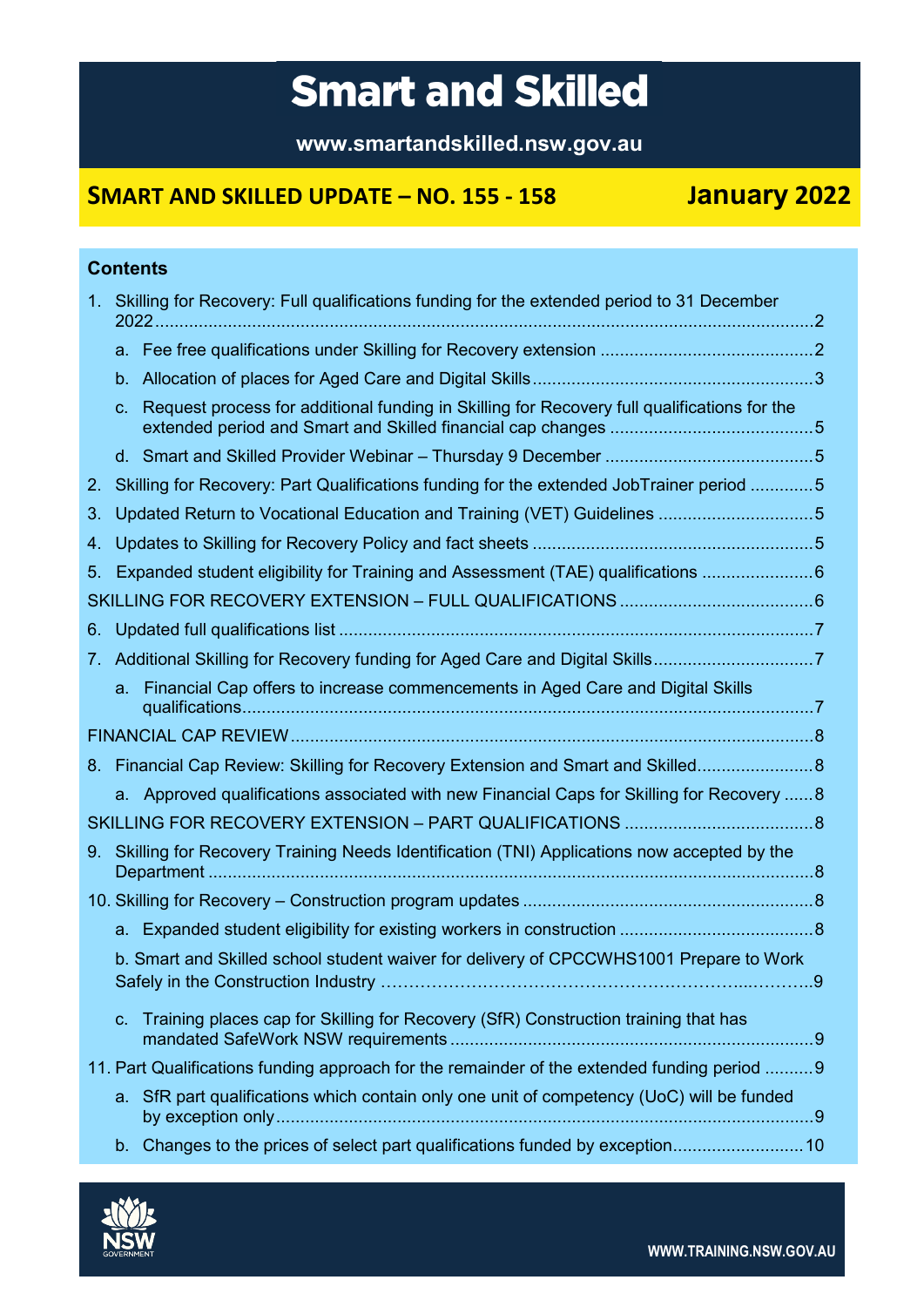| $C_{-}$ |                                                                                              |  |
|---------|----------------------------------------------------------------------------------------------|--|
| d.      | Skilling for Recovery Priority Part Qualifications - Aged Care and Digital Skills "Intent to |  |
|         | 12. Changes to the Skilling for Recovery Priority Part Qualifications List(s)11              |  |
|         | a. Separate lists for Skilling for Recovery Redeployment and Youth and Skilling for          |  |
|         |                                                                                              |  |
|         |                                                                                              |  |
| d.      |                                                                                              |  |
|         | e. Addition of "new" part qualifications to the list – funding by exception12                |  |
|         |                                                                                              |  |
|         | 13. Provider webinars on Skilling for Recovery Extension and Financial Cap review  12        |  |
|         |                                                                                              |  |
|         |                                                                                              |  |
|         |                                                                                              |  |
|         | 15. Correction to student fee changes for Certificate IV in Screen and Media  16             |  |
|         | 16. NSW Skills List updated - Version 12.3 effective as of 1 January 2022  17                |  |
|         |                                                                                              |  |
|         |                                                                                              |  |
|         |                                                                                              |  |

### <span id="page-1-0"></span>**1. SKILLING FOR RECOVERY: FULL QUALIFICATIONS FUNDING FOR THE EXTENDED PERIOD TO 31 DECEMBER 2022**

A previous Smart and Skilled Update advised that the NSW JobTrainer program (i.e. Skilling for Recovery) will continue until 31 December 2022 and that the Department is currently finalising its approach to the roll out of additional funding.

#### <span id="page-1-1"></span>**a. Fee free qualifications under Skilling for Recovery extension**

#### **i. Expanded eligibility**

The Department has expanded eligibility for Skilling for Recovery as outlined in previous Smart and Skilled Update.

The program will continue supporting people who meet the Smart and Skilled eligibility criteria and who are:

- aged 16-24 years (including school leavers)
- unemployed (including welfare recipients)
- at risk of losing their job
- veterans and their partners.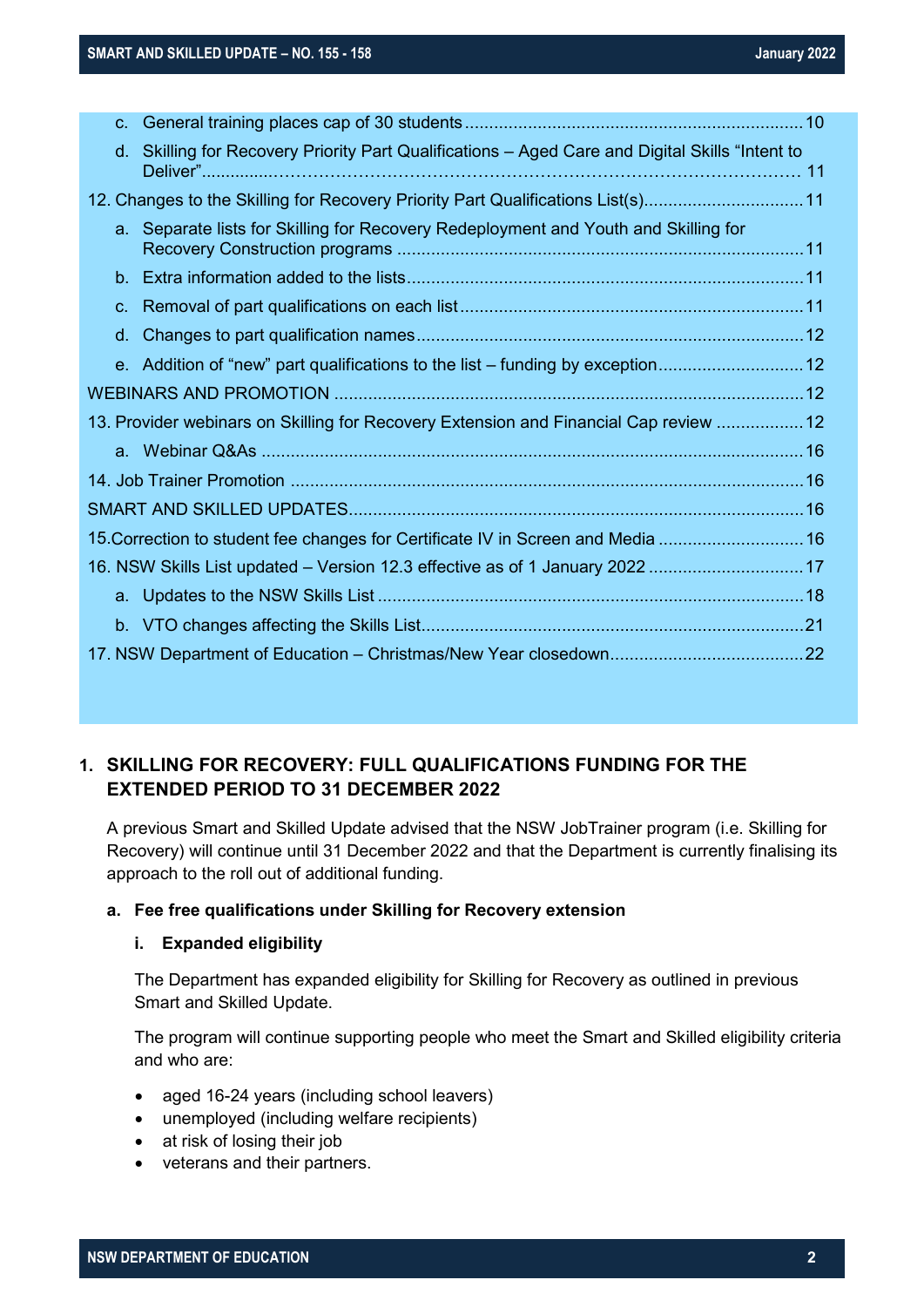Eligibility is being extended for all students undertaking designated qualifications associated with the following priority industries:

- aged care
- digital skills
- childcare, and
- disability care.

This means that employed people (existing workers) will also be able to access fee-free training in specific full and part qualifications in each of the four industries listed above.

**Note:** to be eligible, existing worker students do not need to be employed in one of these industries.

#### **ii. Skilling for Recovery full qualifications list**

The list of the full qualifications for the Skilling for Recovery extension is included as an attachment to this update and qualifications in the four industries with expanded eligibility (i.e. Aged Care qualifications, Digital Skills qualifications, Childcare qualifications and Disability Care qualifications) are flagged in the attachment.

These qualifications are eligible for fee free training **from 1 December 2021** under existing Smart and Skilled financial caps.

The list also denotes the qualifications which are "Original Qualifications" (available for enrolments to 31 December 2021) and those which are "Extension Qualifications" (available for enrolments from 1 December 2021 – 31 December 2022).

#### **iii. Further information**

The original full qualification list for Skilling for Recovery will end on **31 December 2021**.

Those courses removed from the list will not be eligible for fee-free training under Skilling for Recovery where enrolments occur **on or after 1 January 2022**.

The NSW Skills List will be updated accordingly to reflect this transition.

The *Smart and Skilled Policy for the Skilling for Recovery Initiative* and *Smart and Skilled - Skilling for Recovery Training Initiative - Full Qualifications Enrolments Process - Provider Fact Sheet* documents will be also updated in the coming weeks to reflect the changes described in this Smart and Skilled Update.

#### <span id="page-2-0"></span>**b. Allocation of places for Aged Care and Digital Skills**

Under the JobTrainer agreement, NSW must increase commencements to meet targets for Aged Care and Digital Skills. The funding for training in these areas will be for additional places and providers must continue to deliver, at a minimum, a specified level of activity under existing Smart and Skilled programs.

The allocation process for the Skilling for Recovery extension will have two stages, outlined in the indicative timeline below: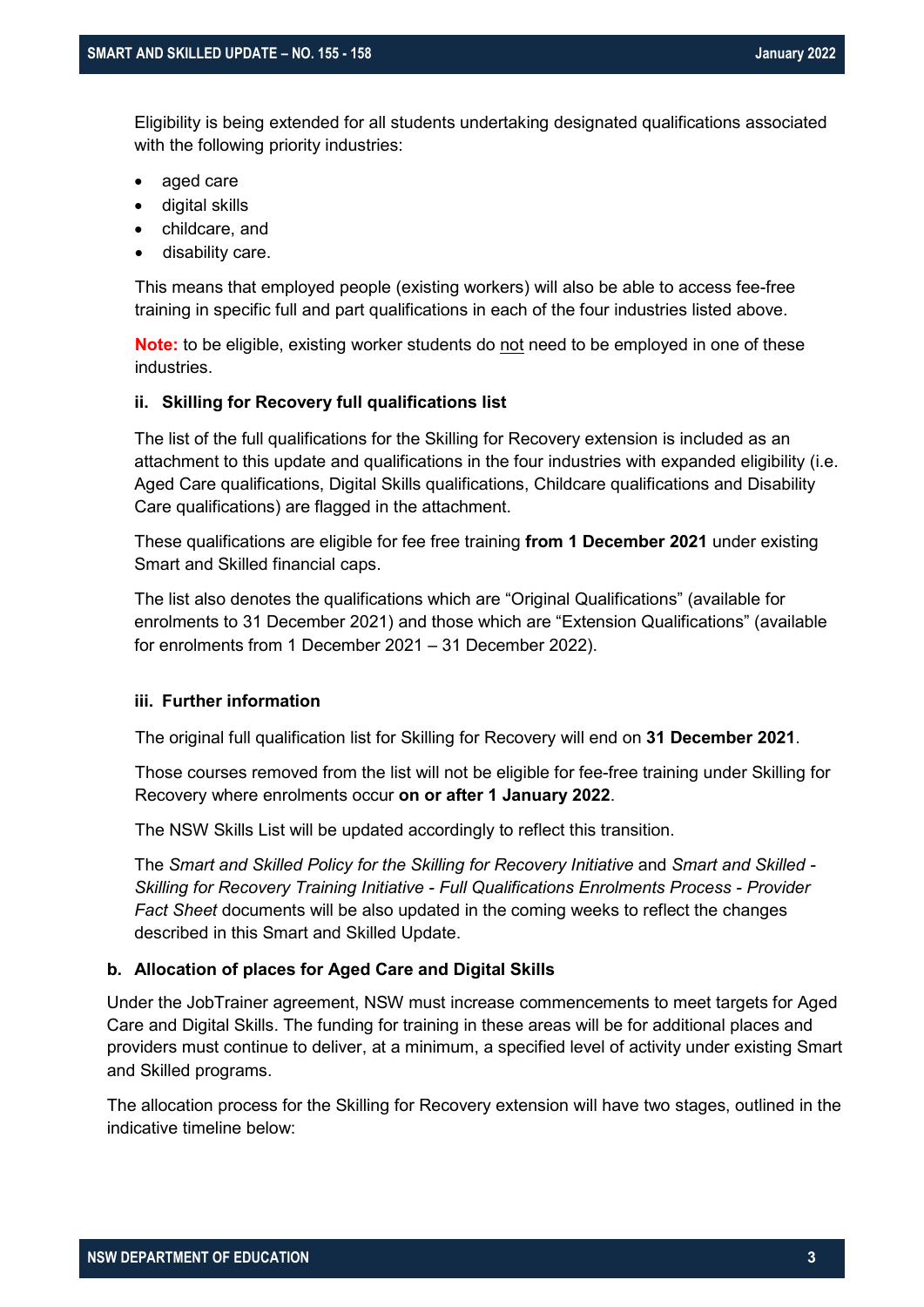

#### **i. Additional places**

The Department will make an initial offer of places to identified providers who have sufficient prior activity in Aged Care and/or Digital Skills to support additional places in these qualifications for the remainder of this Activity Period.

This initial allocation will be released by the end of 2021. Identified providers will receive an offer for a financial cap under a new program called the *Skilling for Recovery Priority Qualifications Program*.

Providers receiving this type of offer are expected to deliver additional places on top of historical levels of activity in Aged Care and Digital Skills. Conditions will be placed on the new financial caps specifying that providers must continue to deliver a level of commencements based on historical activity in the Smart and Skilled programs.

There will also be an open process for all providers to request funding to deliver further Aged Care and Digital Skills training, as outlined in **section c** below. If a provider does not receive an initial allocation, it does not mean that places will not be subsequently allocated to the provider through this request process.

As always, it is important to note that all decisions regarding funding allocations and financial caps remain at the Department's absolute discretion.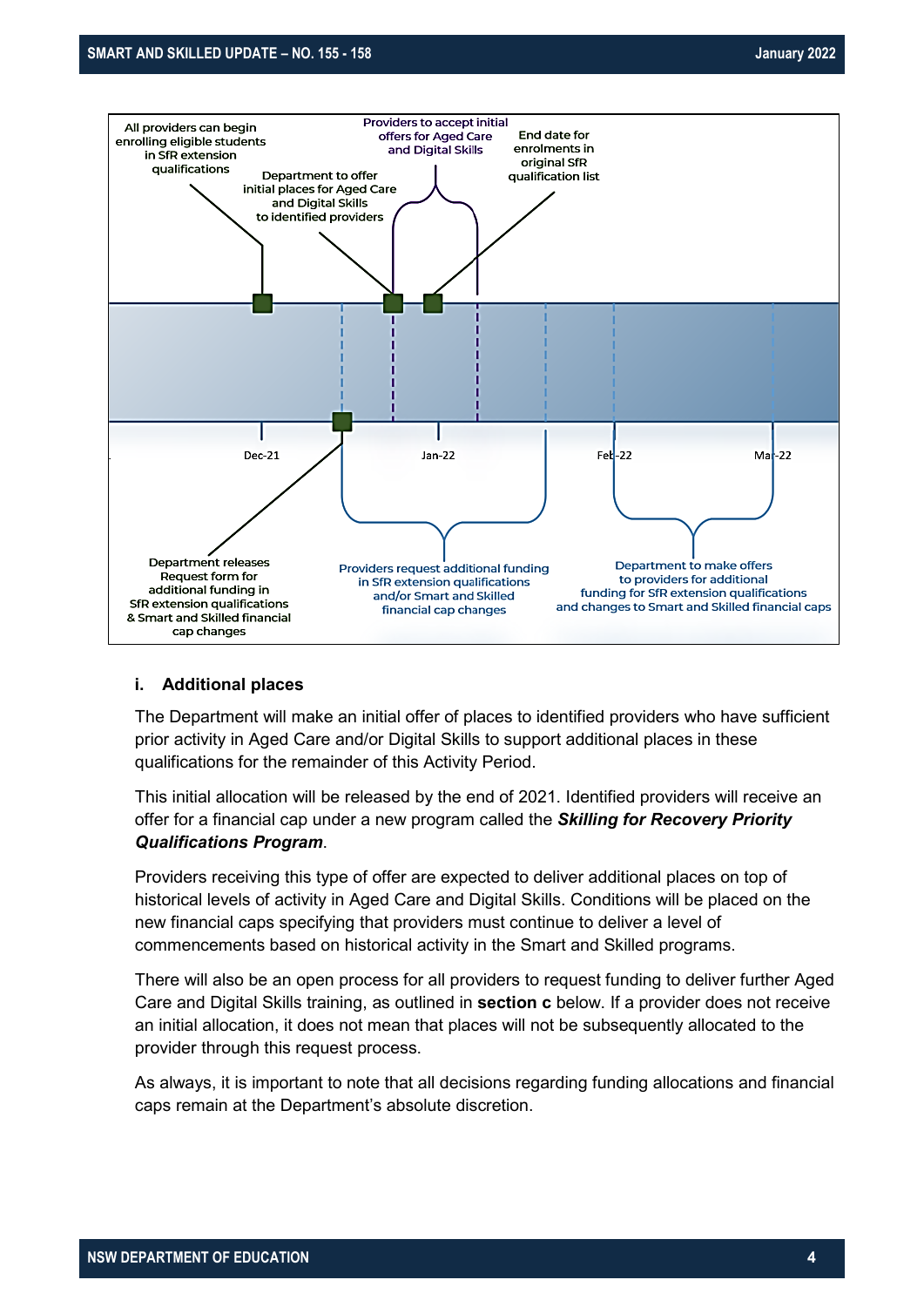#### <span id="page-4-0"></span>**c. Request process for additional funding in Skilling for Recovery full qualifications for the extended period and Smart and Skilled financial cap changes**

Providers will be invited to request additional places in Skilling for Recovery full qualifications for the period to 31 December 2022 ("Extension Qualifications") alongside a general 2021-22 Smart and Skilled financial cap review. The process will be similar to that for the original roll out of Skilling for Recovery.

The Department will provide a Request form in the next two weeks, with providers to return forms by mid-January 2021.

The Department will assess the requests and make offers to providers for additional funding for Skilling for Recovery Extension Qualifications in February 2022.

#### <span id="page-4-1"></span>**d. Smart and Skilled Provider Webinar – Thursday 9 December**

The Department held a webinar for Smart and Skilled providers at **10.00am – 11.00am (AEDT), Thursday, 9 December 2021**. The link to the recording is available for viewing [here.](https://www.training.nsw.gov.au/multimedia/videos/webinars/)

Additional information on the full qualification allocation processes for the Skilling for Recovery extension was provided at this webinar.

#### <span id="page-4-2"></span>**2. SKILLING FOR RECOVERY: PART QUALIFICATIONS FUNDING FOR THE EXTENDED JOBTRAINER PERIOD**

Information on the approach for Skilling for Recovery part qualifications will be provided in a future Smart and Skilled Update, which the Department expects to issue in the coming weeks.

#### <span id="page-4-3"></span>**3. UPDATED RETURN TO VOCATIONAL EDUCATION AND TRAINING (VET) GUIDELINES**

The Department has updated the *Return to Vocational Education and Training (VET) Guidelines* to incorporate announced changes once 95% double vaccination rates are met in NSW.

Version 1.3 of the Guidelines, which includes recommendations on the return settings for the VET sector for Phase Four (from 15 December 2021 or when NSW reaches 95% double vaccination) is attached to this update and will also be available at [education.nsw.gov.au/covid-19/training](https://education.nsw.gov.au/covid-19/training-services-nsw/return-to-vocational-education-and-training-guidelines)[services-nsw/return-to-vocational-education-and-training-guidelines.](https://education.nsw.gov.au/covid-19/training-services-nsw/return-to-vocational-education-and-training-guidelines)

Please note that up until 15 December 2021, providers will need to have an updated [COVID-19](https://www.nsw.gov.au/covid-19/covid-safe)  [Safety Plan t](https://www.nsw.gov.au/covid-19/covid-safe)hat outlines how they will ensure the safety of students and staff at their premises. From 15 December 2021, COVID-19 safety plans will become optional.

Further advice and guidance on COVID-19 for apprentices and trainees, employers, SBAT's and Registered Training Organisations can be found at [education.nsw.gov.au/covid-19/training](https://education.nsw.gov.au/covid-19/training-services-nsw)[services-nsw.](https://education.nsw.gov.au/covid-19/training-services-nsw)

#### **4. UPDATES TO SKILLING FOR RECOVERY POLICY AND FACT SHEETS**

The *Smart and Skilled Policy for the Skilling for Recovery Initiative* has been updated to version 2.0 to cover a number of changes, including those outlined in this update, following the extension of Skilling for Recovery until 31 December 2022.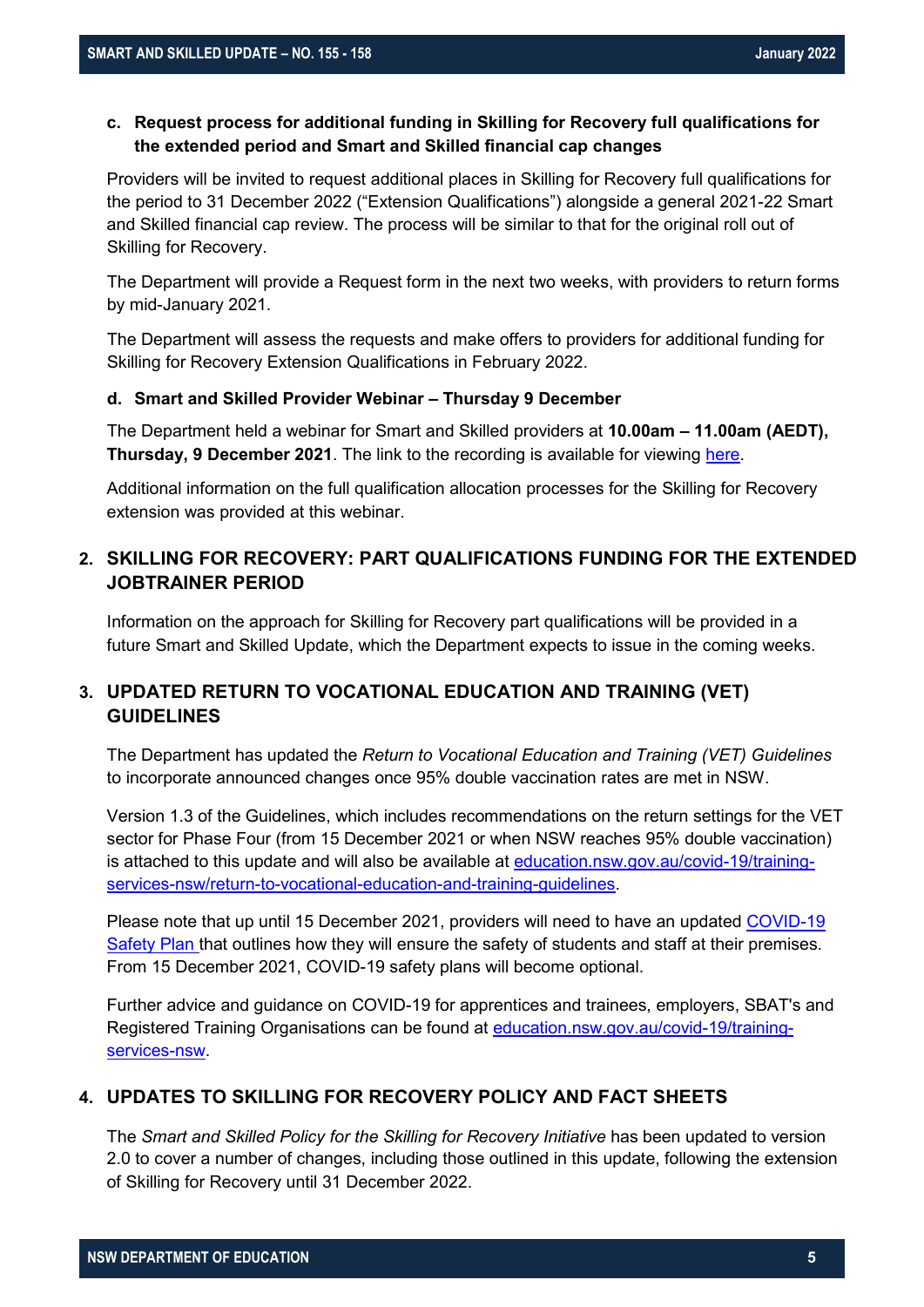#### **Summary of main changes to the Smart and Skilled Policy for the Skilling for Recovery Initiative (Version 2.0)**

- i. Extension of training delivery timeframes, as outlined in Smart and Skilled Update No. 152 (23 November 2021).
- ii. Extended student eligibility categories, as outlined in Smart and Skilled Update No. 152 (23 November 2021). This covers students undertaking the priority full and part qualifications in the lists attached to this update.
- iii. The removal of the employed person who is 'expected to become unemployed' student eligibility category for students undertaking construction related part qualifications. Students undertaking construction-related part qualifications may now be covered under Skilling for Recovery if they are an existing worker in the construction industry.
- iv. The introduction of a new Smart and Skilled full qualification program that will be available for SfR funding as outlined above. The **Skilling for Recovery Priority Qualifications Program** will be introduced to cover full qualification training in priority areas, such as Aged Care and Digital Skills.
- v. An additional clause regarding the promotion of SfR funded training under the JobTrainer banner.

#### **5. EXPANDED STUDENT ELIGIBILITY FOR TRAINING AND ASSESSMENT (TAE) QUALIFICATIONS**

The NSW and Commonwealth governments recently agreed to expand student eligibility for Training and Assessment (TAE) qualifications. This extension has now been applied to people seeking to undertake TAE full or part qualifications, meaning that employed people will be able to access fee-free TAE training regardless of the industry they work in.

This is in addition to the expanded eligibility advised in Smart and Skilled Update No. 152 (23 November 2021) for the following priority industries:

- **Aged Care**
- childcare
- disability care, and
- Digital Skills.

Priority TAE full qualifications are indicated on the updated list of full qualifications for the Skilling for Recovery extension and the priority part qualifications list for SfR Redeployment and Youth attached to this update. (Please refer to the end of the update for a summary of attachments).

Please note that Providers cannot access funding for TAE to train/upskill their own staff. The *Smart and Skilled Policy for the delivery of the Certificate IV in Training and Assessment (TAE40116)* (at [training.nsw.gov.au/smartandskilled/contract\\_policy\\_2022.html\)](https://www.training.nsw.gov.au/smartandskilled/contract_policy_2022.html) still applies.

### **SKILLING FOR RECOVERY EXTENSION – FULL QUALIFICATIONS**

#### **6. UPDATED FULL QUALIFICATIONS LIST**

An updated list of full qualifications for the Skilling for Recovery extension is attached and incorporates superseded and superseding qualifications which are on the NSW Skills List. The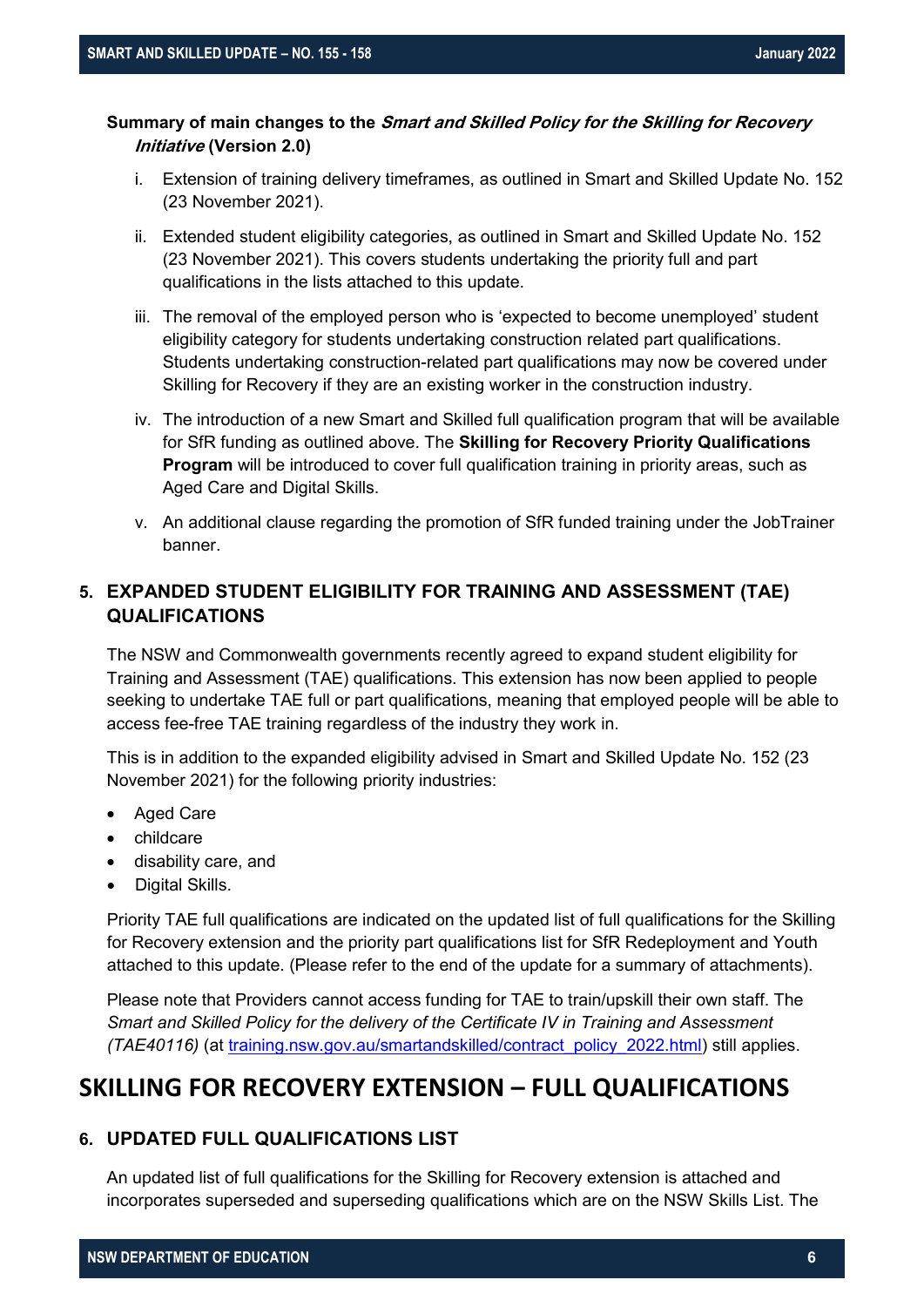updated list also flags the Training and Assessment (TAE) training package qualifications covered by the expanded eligibility criteria advised in this update.

#### **7. ADDITIONAL SKILLING FOR RECOVERY FUNDING FOR AGED CARE AND DIGITAL SKILLS**

#### **a. Financial Cap offers to increase commencements in Aged Care and Digital Skills qualifications**

Smart and Skilled Update No. 155 (6 December 2021) set out the Department's plan to make offers of additional Financial Cap to increase commencements in Aged Care and Digital Skills qualifications around mid-December 2021.

#### **i. Methodology and approach**

An allocation process has been undertaken for Providers with a good track record of student commencements in relevant qualifications. This process considered commencements in 2020 and 2021 and Provider performance classifications.

Providers whose Smart and Skilled Contract is suspended, and those with a current, unresolved Event(s) of Default or quality assurance matter(s) requiring remediation are not included in this process.

The additional Financial Cap that will be offered to identified Providers is intended to increase the number of enrolments in Aged Care and Digital Skills full qualifications above the NSW baseline of more than 21,000 Aged Care and more than 5,300 Digital Skills full and part qualification enrolments.

The allocations cover a minimum of 12 commencements per Provider and rely on the following calculations/assumptions:

- the weighted-average subsidy cost per enrolment based on past activity for the Provider;
- payment of 60 per cent (%) of the subsidy will be achieved in the current Activity Period; and
- 15 per cent (%) attrition.

One exception is for providers of the ICT20120 Certificate II in Applied Digital Technologies, where the qualification is usually delivered within six (6) months and where 100 per cent (%) payment is assumed within the current Activity Period, less attrition.

#### **ii. Details and conditions of the allocation offer**

The allocation offer to the selected Providers will be made as part of an offer for a new program, the **Skilling for Recovery Priority Qualifications Program**, which is for additional places in Aged Care and Digital Skills only at this stage.

#### **iii. Opportunity to request places in Aged Care and Digital Skills through the Financial Cap Review**

Providers with the relevant Aged Care or Digital Skills qualifications on their scope of registration will also be able to apply for additional Financial Cap to deliver extra commencements through the Financial Cap Review process outlined later in this update.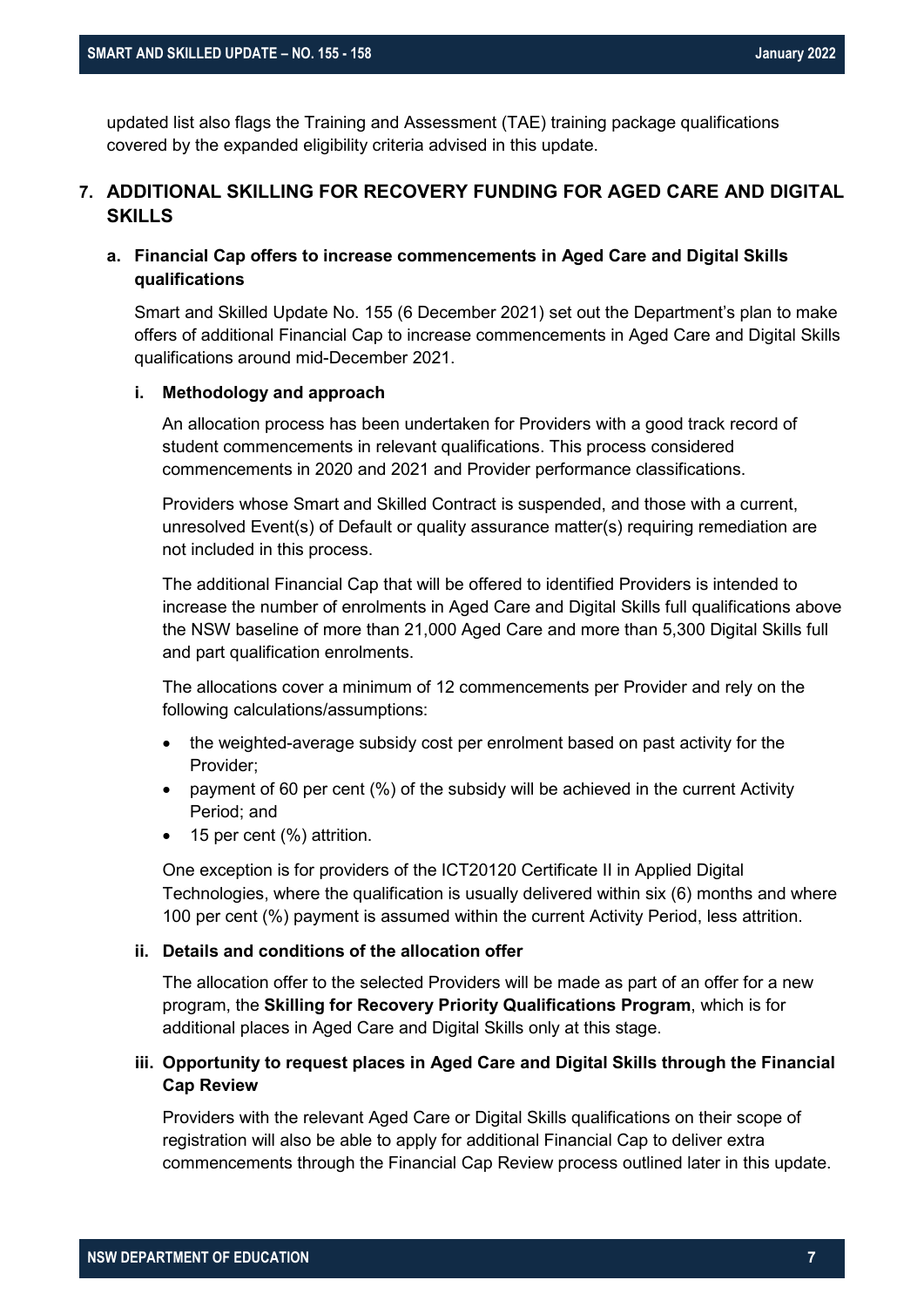This opportunity will be available regardless of whether the Provider received an initial allocation offer for the **Skilling for Recovery Priority Qualifications Program**.

### **FINANCIAL CAP REVIEW**

#### **8. FINANCIAL CAP REVIEW: SKILLING FOR RECOVERY EXTENSION AND SMART AND SKILLED**

Providers will be invited to participate in a Financial Cap Review process for the 2021-22 Activity Period, with **emails to Providers to follow shortly as outlined below**. Skilling for Recovery is the main focus of this review, which will include a limited opportunity for additional Smart and Skilled Financial Cap.

#### **Approved qualifications associated with new Financial Caps for Skilling for Recovery**

If a Provider receives an allocation for a new Financial Cap for Skilling for Recovery, the Department will offer the qualifications from their scope of registration that match the relevant list of Skilling for Recovery qualifications:

- Skilling for Recovery Priority Qualifications Program Aged Care
- Skilling for Recovery Priority Qualifications Program Digital Skills
- New Financial Caps for Skilling for Recovery Commencements

### **SKILLING FOR RECOVERY EXTENSION – PART QUALIFICATIONS**

#### **9. SKILLING FOR RECOVERY TRAINING NEEDS IDENTIFICATION (TNI) APPLICATIONS NOW ACCEPTED BY THE DEPARTMENT**

Following the pause to Training Needs Identification (TNI) applications advised in Smart and Skilled Update No. 153 (26 November 2021), the Department will begin accepting TNI applications for Skilling for Recovery (SfR) part qualifications **from today**, as outlined below.

#### **10. SKILLING FOR RECOVERY – CONSTRUCTION PROGRAM UPDATES**

#### **a. Expanded student eligibility for existing workers in construction**

The NSW and the Commonwealth governments recently agreed to expand student eligibility to include upskilling existing workers in the construction industry to create entry level employment positions.

This strategic approach will be managed and co-ordinated by the Department's Infrastructure Skills and Diversity Unit, assisting the infrastructure sector to meet their skills needs for four target priorities:

- [NSW Government and Infrastructure Skills Legacy projects](https://www.training.nsw.gov.au/programs_services/islp/index.html)
- Commonwealth Government projects
- Local Government Infrastructure projects
- Regional and Metropolitan projects.

Smart and Skilled Providers who wish to participate in upskilling existing workers need to engage with Tier 1 contractors on the above targeted priorities.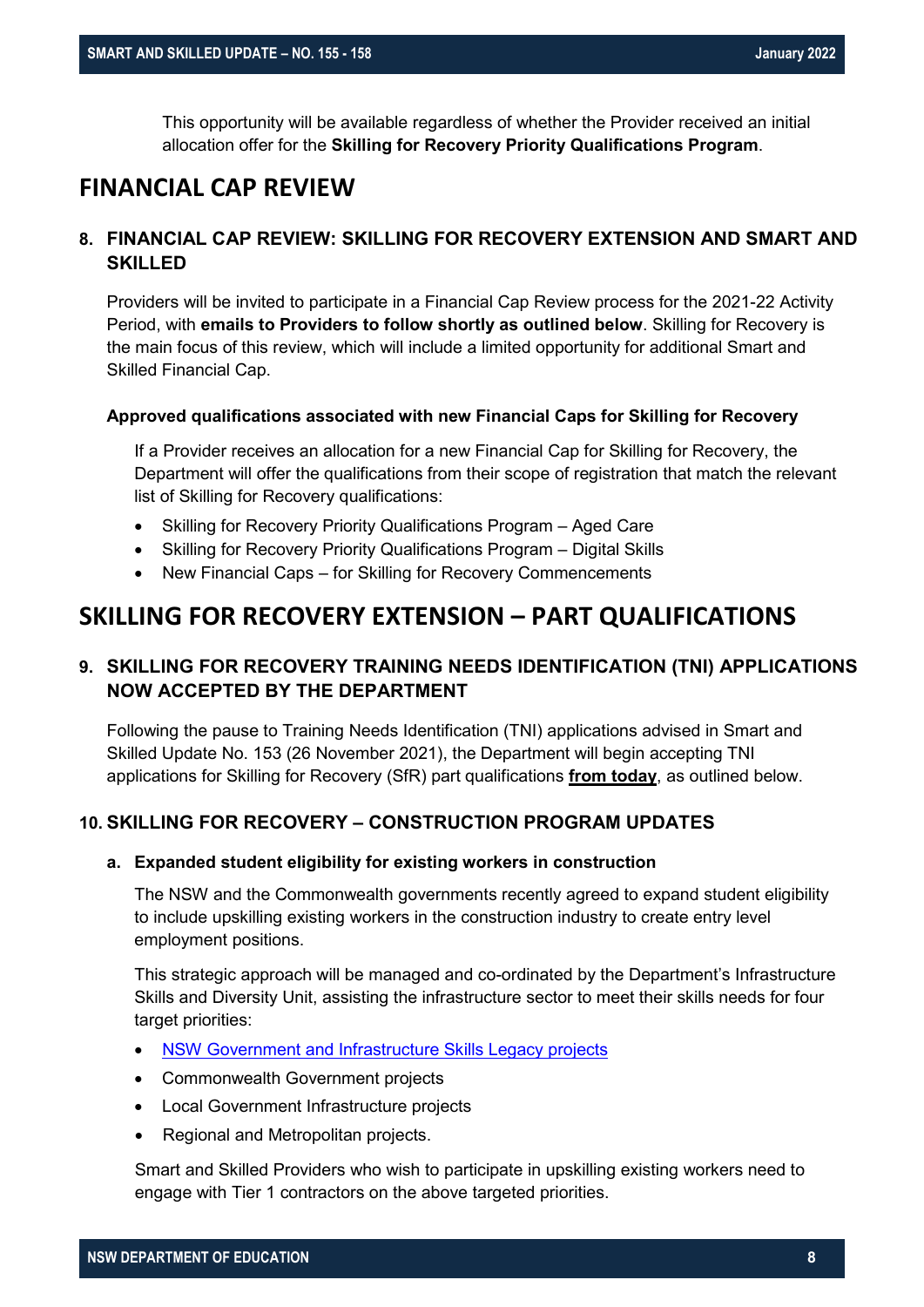The category for existing workers who are 'expected to become unemployed' for SfR Construction will therefore no longer apply from 1 January 2022. Please refer to student eligibility in the *Smart and Skilled Policy for the Skilling for Recovery Initiative* (Version 2.0).

#### **b. Smart and Skilled school student waiver for delivery of CPCCWHS1001 Prepare to Work Safely in the Construction Industry expires 31 December 2021**

The waiver for delivery of the unit of competency CPCCWHS1001 Prepare to Work Safely in the Construction Industry will expire on 31 December 2021. Delivery of this unit of competency to school students will therefore no longer be funded under SfR Construction from 1 January 2022.

Providers who currently have a PAS for this training must commence and complete delivery of this unit of competency **prior to the waiver expiry date of 31 December 2021**.

#### **c. Training places cap for Skilling for Recovery (SfR) Construction training that has mandated [SafeWork NSW requirements](https://www.safework.nsw.gov.au/__data/assets/pdf_file/0006/51846/conditions-rtos-delivering-git-8319.pdf)**

TNIs for SfR Construction training that has mandated SafeWork NSW requirements will have additional limits on student places beyond the general cap of 30 student places (see relevant advice later in this update) as per the table below:

| <b>Training</b>                                                          | <b>Mode</b>                | <b>Maximum</b><br><b>Learners</b> |
|--------------------------------------------------------------------------|----------------------------|-----------------------------------|
| <b>Traffic Control</b>                                                   | Face to face               | 20                                |
|                                                                          | <b>Connected Real Time</b> | 10                                |
| <b>General Construction Induction</b>                                    | Face to face               | 20                                |
| <b>Asbestos Removal (class B non-friable asbestos)</b> Face to face only |                            | 12                                |

### **11. PART QUALIFICATIONS FUNDING APPROACH FOR THE REMAINDER OF THE EXTENDED FUNDING PERIOD**

Some changes have been made to the funding of SfR part qualifications, as summarised below. These changes will apply to all TNIs and PASs processed going forward for the remaining Skilling for Recovery funding period (i.e. up until 31 December 2022).

#### **a. SfR part qualifications which contain only one unit of competency (UoC) will be funded by exception only**

This change is to ensure that funded training leads to more sustainable employment outcomes and to better align policy regarding training of "existing workers" across the Skilling for Recovery and Smart and Skilled Targeted Priorities Pre-vocational and Part Qualifications (TPPPQ) programs.

**Please note that submission of a TNI is not a guarantee of funding and decisions regarding the approval of TNIs remain at the Department's absolute discretion.**

#### **b. Changes to the prices of select part qualifications funded by exception**

Where any of the part qualifications listed by UoC in the table below **are** funded by exception, new prices will apply as shown. The new prices are more aligned to fee for service rates and **will take effect from 20 January 2022**.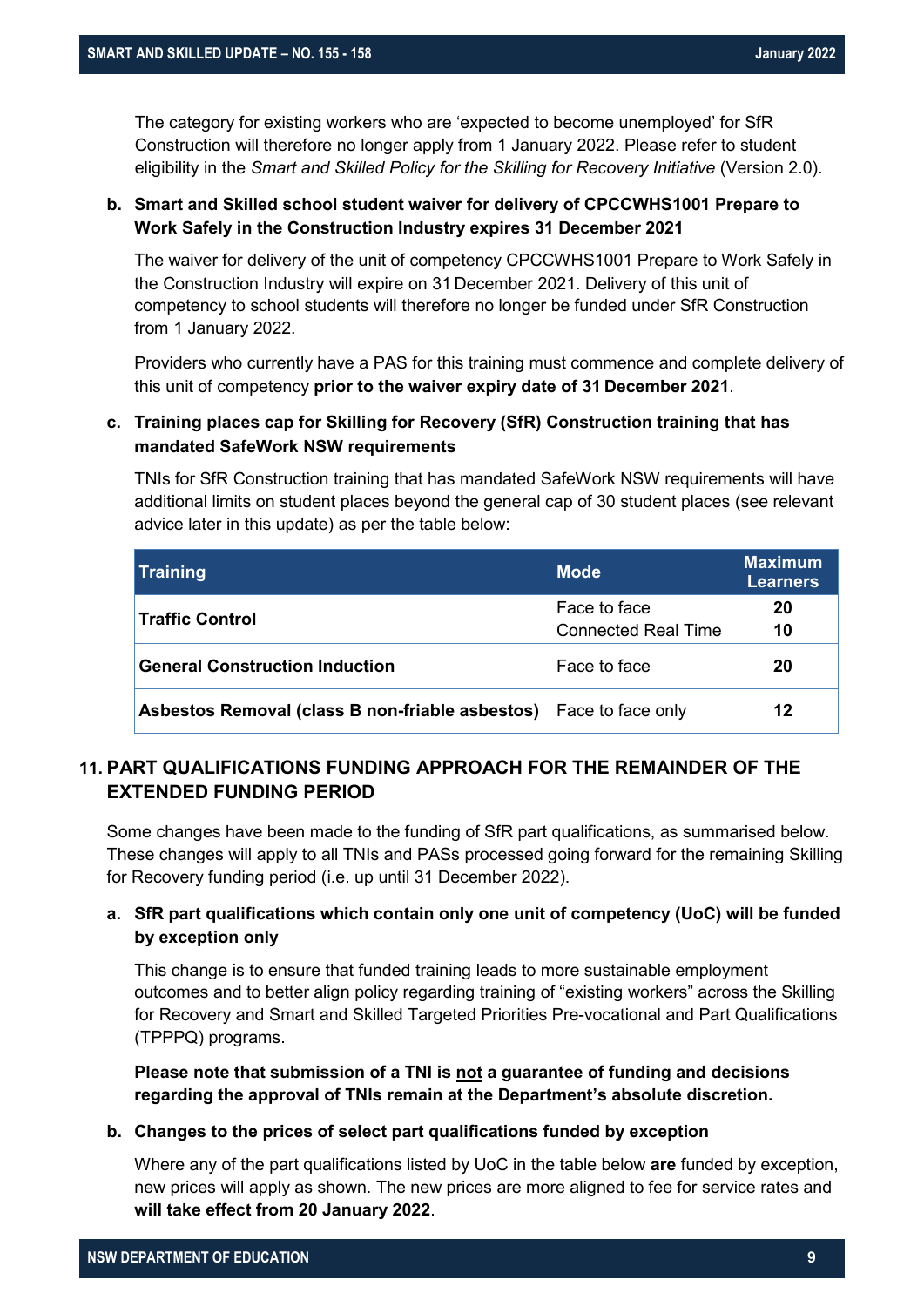| <b>UoC Code</b>                       | <b>UoC Name</b>                                                                                  | <b>SG Code</b>    | <b>SG Name</b>                                                                                                | <b>Current</b><br><b>Price</b> | <b>New</b><br><b>Price</b> |
|---------------------------------------|--------------------------------------------------------------------------------------------------|-------------------|---------------------------------------------------------------------------------------------------------------|--------------------------------|----------------------------|
| CHCPRT001                             | Identify and<br>respond to<br>children and<br>young people at<br>risk                            | SG00001100        | Statement of<br>Attainment in<br>Identify and<br>Respond to<br>Children and<br>Young People at<br><b>Risk</b> | \$640                          | \$275                      |
| CPCCWHS1001                           | Prepare to work<br>safely in the<br>construction<br>industry                                     | SG00007014        | Statement of<br>Attainment in<br><b>Construction Entry</b><br>Level (White Card)                              | \$520                          | \$245                      |
| <b>HLTAID003</b>                      | Provide first aid                                                                                | SG00006759        | Statement of<br>Attainment in<br><b>Provide First Aid</b>                                                     | \$600                          | \$180                      |
| <b>HLTAID009</b>                      | Provide<br>cardiopulmonary<br>resuscitation                                                      | <b>UETSS00040</b> | Perform CPR                                                                                                   | \$510                          | \$110                      |
| SITHFAB002                            | Provide<br>responsible<br>service of alcohol                                                     | <b>SITSS00055</b> | Responsible<br>Service of Alcohol                                                                             | \$570                          | \$240                      |
| SITHGAM001                            | Provide<br>responsible<br>gambling<br>services                                                   | SG00007598        | Statement of<br>Attainment in<br>Hospitality<br>(Responsible<br>Gambling Service)                             | \$540                          | \$215                      |
| <b>SITHFAB002 &amp;</b><br>SITHGAM001 | Provide<br>responsible<br>service of alcohol<br>& Provide<br>responsible<br>gambling<br>services | SG00006795        | Statement of<br>Attainment in<br>Hospitality<br>(Gambling and<br>RSA)                                         | \$620                          | \$385                      |

#### **Note:**

The new prices in the table above **will take effect from 20 January 2022** and will apply across both Skilling for Recovery and Smart and Skilled Targeted Priorities Prevocational and Part Qualifications (TPPPQ) programs.

As explained above, these part qualifications will be considered for funding **by exception only** and the Department will not accept or consider TNIs or issuing PASs under SfR or TPPPQ for part qualifications that contain only these units until the effective date for the new prices.

#### **c. General training places cap of 30 students**

TNIs will be subject to a cap of **30 student places**. This cap has been applied based on an assessment of Provider performance under Skilling for Recovery to date and to ensure that all Providers have better opportunities to receive funding.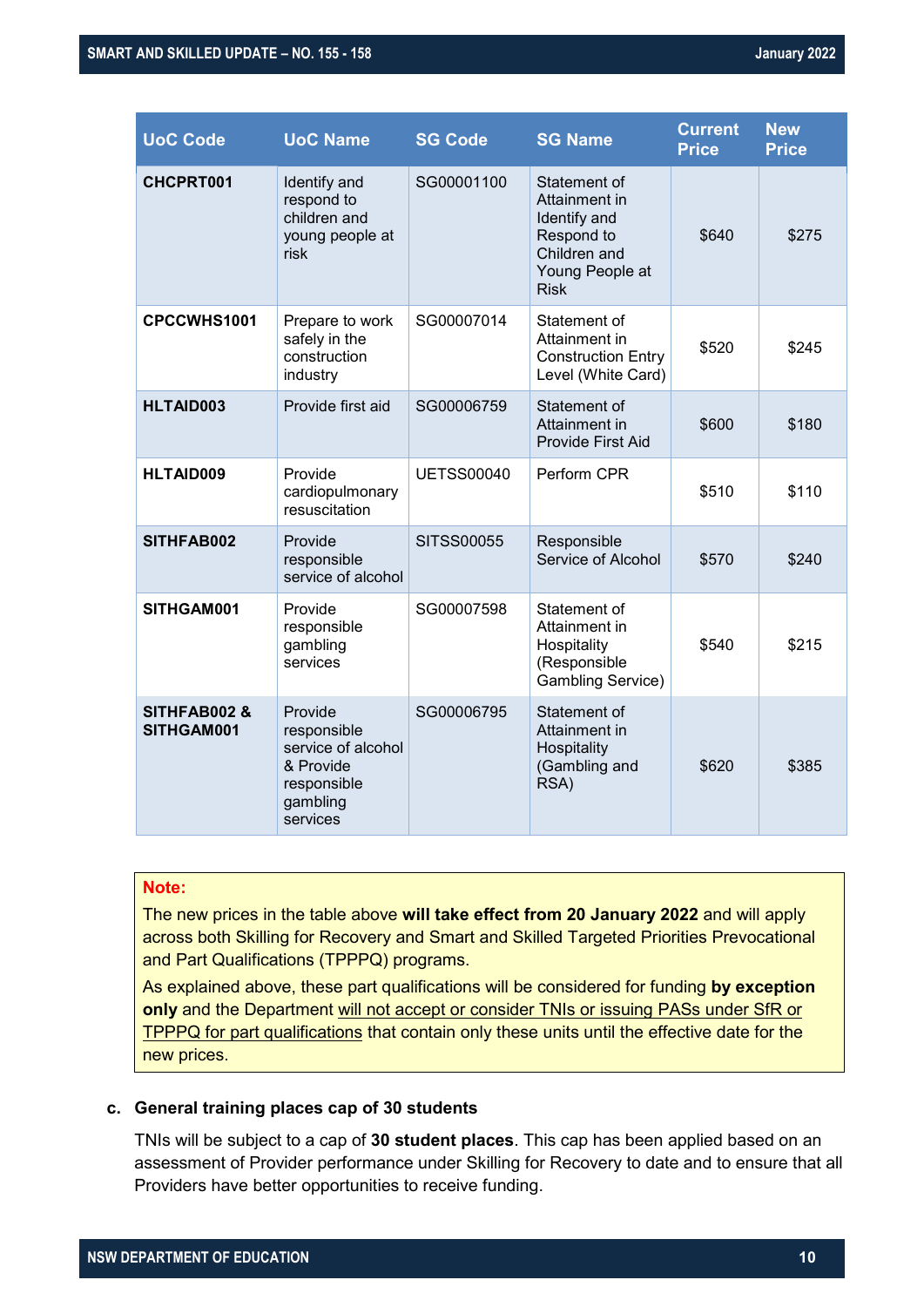Exceptions may apply, as for Skilling for Recovery Construction training that has mandated [SafeWork NSW requirements.](https://www.safework.nsw.gov.au/__data/assets/pdf_file/0006/51846/conditions-rtos-delivering-git-8319.pdf)

#### **d. Skilling for Recovery Priority Part Qualifications – Aged Care and Digital Skills "Intent to Deliver"**

In conjunction with the existing TNI process, the Department will be inviting Providers to submit an "Intent to Deliver" for Aged Care and Digital Skills part qualifications in 2022, with successful Providers receiving a PAS(s) for additional Aged Care and/or Digital Skills training under Skilling for Recovery. More information on this invitation is expected to be provided in late January 2022.

#### **12. CHANGES TO THE SKILLING FOR RECOVERY PRIORITY PART QUALIFICATIONS LIST(S)**

The Skilling for Recovery Priority Part Qualifications List has been updated to version 6.0, which now consists of three (3) separate lists, as described below. The lists are available on the [Training Services NSW website.](https://www.training.nsw.gov.au/smartandskilled/nsw_skills_list.html)

Changes to Version 6.0 include:

#### **a. Separate lists for Skilling for Recovery Redeployment and Youth and Skilling for Recovery Construction programs**

The SfR Redeployment and Youth (SfR-R&Y) and SfR Construction (SfR-C) programs now have separate priority part qualifications lists. The SfR-R&Y program has one list, while the SfR-C program has two (2).

The two SfR-C lists specify the part qualifications that can be delivered to existing workers in the construction industry and those that can be delivered to youth and jobseekers.

Please note that it is possible for a part qualification to appear on all three lists.

#### **b. Extra information added to the lists**

To improve their utility, the lists now include the following features:

- part qualification mapping to an industry(ies)
- (for the R&Y list) flagging of Aged Care, Digital Skills, Disability Care and Childcare part qualifications as well as Training and Assessment (TAE) part qualifications where extended eligibility applies
- flagging of part qualifications that will only be considered for funding by exception.

#### **Please note that Providers can continue to select alternate industries when completing a TNI.**

#### **c. Removal of part qualifications on each list**

To simplify the list of part qualifications available under Skilling for Recovery, the Department will be undertaking a continual process of review and removal from the priority part qualifications list(s).

Initial removals from version 6.0 of the list(s) are as follows:

• **SfR-R&Y:** part qualifications that have had no enrolments under Skilling for Recovery **and** have a similar part qualification remaining on the list.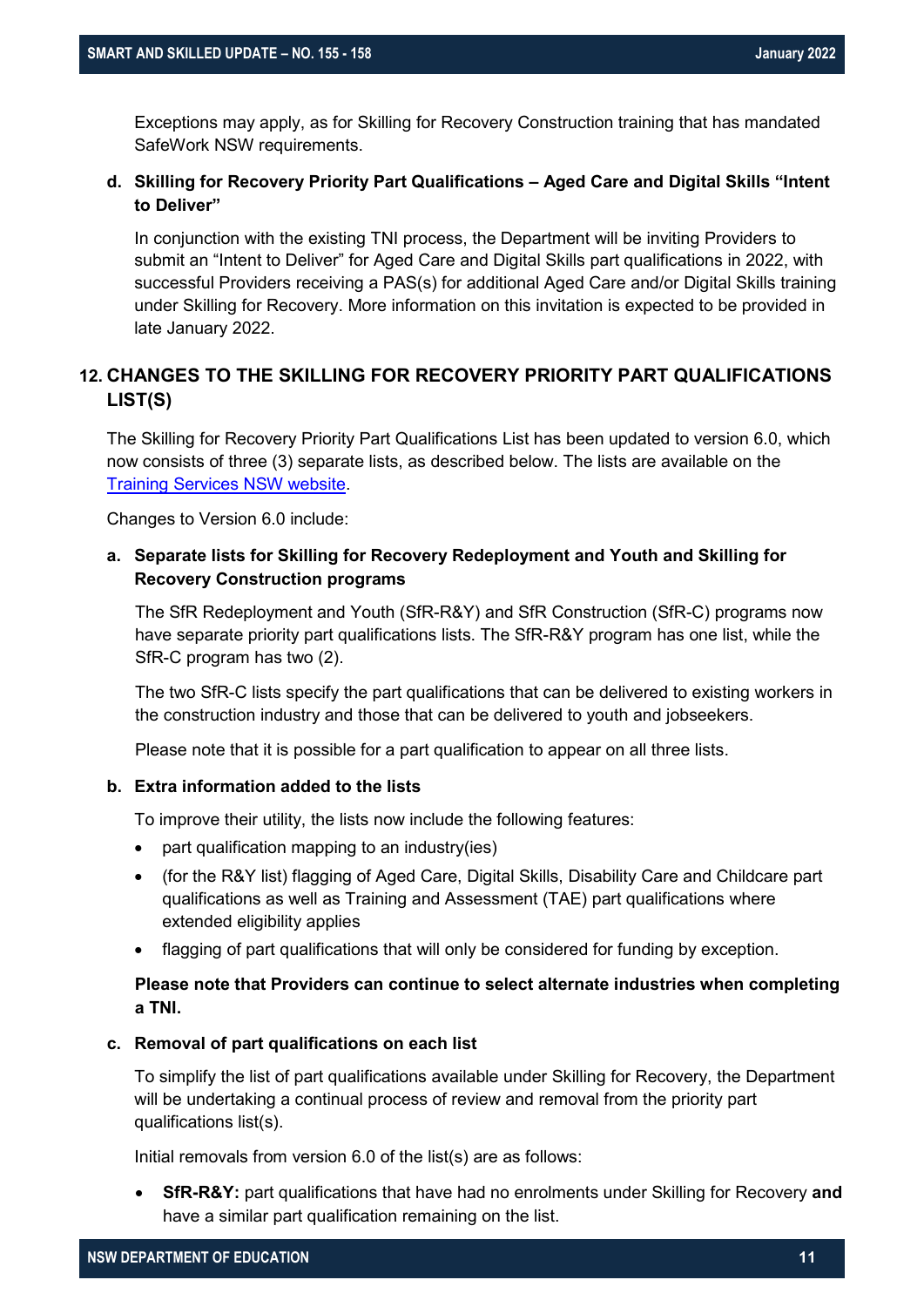• **SfR-C:** part qualifications that are not suitable for job seekers/youth. This includes a number of high-risk work licence units of competency that are not entry-level skills and part qualifications with more than one plant operator unit of competency.

Part qualifications delivered under SfR Construction must lead to employment in the construction industry for all learners.

#### **d. Changes to part qualification names**

The names of some Skills Group part qualifications have been changed on each list to ensure the name better explains the part qualification content, however the Skill Group code for these part qualifications remains the same. A separate list of these changes is attached for your reference to this update.

#### **e. Addition of "new" part qualifications to the list – funding by exception**

Providers should only submit TNIs for those part qualifications included on version 6.0 of the Skilling for Recovery Priority Part Qualifications lists.

Where a Provider is seeking to deliver a part qualification that is not on the list, they will need to provide strong justification in the TNI as to why the part qualification should be added to the list.

**Please note that submission of a TNI is not a guarantee of funding and decisions regarding the approval of TNIs remain at the Department's absolute discretion.** Where the Department decides to fund a part qualification not already on the list, the Department will not approve funding until the part qualification has been approved and added to list.

### **WEBINARS AND PROMOTION**

#### **13. PROVIDER WEBINARS ON SKILLING FOR RECOVERY EXTENSION AND FINANCIAL CAP REVIEW**

The Department held webinars for Providers on **Wednesday 12 and Thursday 13 January 2022** to answer operational questions about Skilling for Recovery full qualifications and part qualifications arrangements and funding opportunities. A recording of the webinar session held on Wednesday 12 January 2022 is available [here.](https://bcove.video/33C2kb0)

#### **a. Webinar Q&As**

Answers to provider questions from the two webinars are below:

| Question                                                                                                                                                                                             | <b>Answer</b>                                                                                                                                                                                                                                                                 |
|------------------------------------------------------------------------------------------------------------------------------------------------------------------------------------------------------|-------------------------------------------------------------------------------------------------------------------------------------------------------------------------------------------------------------------------------------------------------------------------------|
| <b>Financial Caps</b>                                                                                                                                                                                |                                                                                                                                                                                                                                                                               |
| With TAE40116 under Skilling for<br>Recovery can we provide this<br>training to existing workers outside<br>the four priority areas (Aged Care,<br>Childcare, Construction and Digital<br>Services)? | There are three TAE qualifications that have<br>expanded eligibility under Skilling for Recovery. All<br>students regardless of the sector they are<br>employed in are eligible for fee free training, subject<br>to the Smart and Skilled TAE policy which still<br>applies. |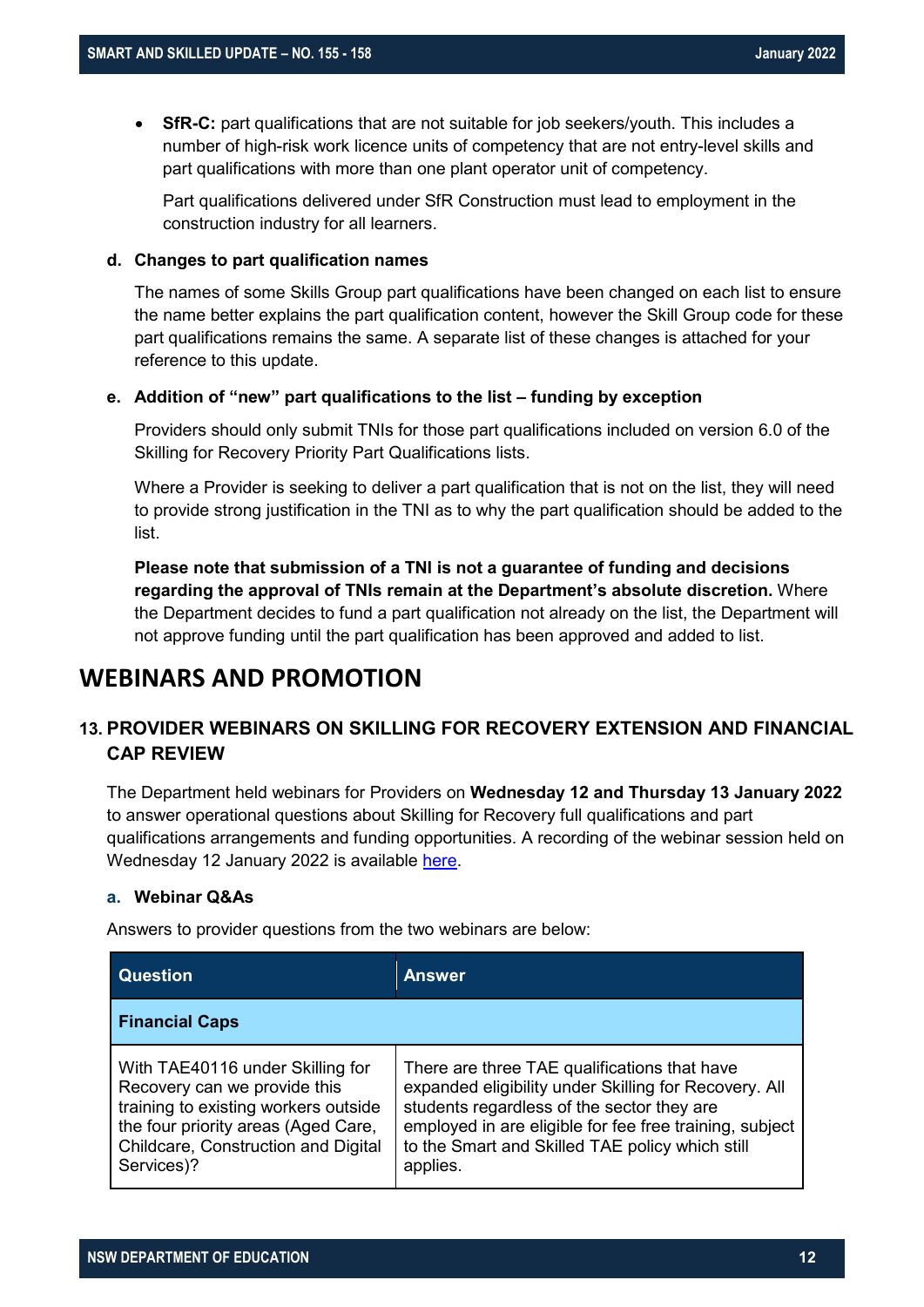| <b>Question</b>                                                                                                                                                                                                                                                   | <b>Answer</b>                                                                                                                                                                                                                                                                                                                                                                                                                                                                               |
|-------------------------------------------------------------------------------------------------------------------------------------------------------------------------------------------------------------------------------------------------------------------|---------------------------------------------------------------------------------------------------------------------------------------------------------------------------------------------------------------------------------------------------------------------------------------------------------------------------------------------------------------------------------------------------------------------------------------------------------------------------------------------|
| If we have a TNI that has been<br>approved, does the training we<br>deliver use our current Financial<br>Cap?                                                                                                                                                     | Financial caps don't apply to part qualification TNIs.<br>If you have a PAS for a part qualification that is still<br>active you can continue to enrol students up to the<br>number of training places on the PAS.                                                                                                                                                                                                                                                                          |
| Is there a maximum cap for Skilling<br>for Recovery Aged Care funding for<br>each region?                                                                                                                                                                         | There is no limit on the amount of Financial Cap a<br>provider can request to deliver Aged Care<br>qualifications under Skilling for Recovery.<br>There is no cap for part qualifications for Aged<br>Care. However, head office will be working with the<br>regions to monitor activity. Training funded must be<br>for Aged Care part qualification on the approved<br>list.                                                                                                              |
| Do we use the Financial Cap<br>Review form to return some of our<br>cap? We will not be able to utilise it<br>all due to COVID.                                                                                                                                   | The Financial Cap Review form is only for<br>requesting an increase in Financial Cap or a new<br>Financial Cap.<br>To Return excess Financial Cap (or to Transfer<br>Financial Cap), please use the AQAS Adjustment<br>Form in STS Online (go to Supporting Documents<br>page under Smart and Skilled Provider Contract<br>Management).                                                                                                                                                     |
| Can participants who have<br>previously accessed part<br>qualification funding under Skilling<br>for Recovery or Skill Up from Home<br>access Skilling for Recovery for full<br>qualifications if they still meet the<br>eligibility criteria?                    | Part qualifications can be a pathway into full<br>qualifications. Students are eligible to move<br>between the two and we would expect to see credit<br>transfers if training is in a similar field.                                                                                                                                                                                                                                                                                        |
| Refer to Smart and Skilled Update<br>No. 156. What does 'Providers are<br>to make all reasonable efforts to<br>commence a number of students<br>under the Smart and Skilled<br>Programs (the baseline between 1<br>Jan and 30 June 2022)' mean (see<br>page $4$ ? | Providers who received an initial allocation have a<br>track record of delivering Aged Care or Digital Skills<br>qualifications under Smart and Skilled. These<br>providers are expected to practically maintain the<br>arrangements that have historically produced<br>enrolments.<br>The additional funding for Skilling for Recovery is<br>intended to further expand on those existing<br>arrangements and/or providers should look at<br>building new pathways to increase enrolments. |
| We have already been offered a<br>funding cap under the Skilling for<br>Recovery Aged Care program.<br>When we complete the form for<br>additional funding do we request a<br>new cap or a variation to existing?                                                 | In the Aged Care section you are asked if you<br>received an initial offer. If you have accepted or<br>intend to accept the initial offer, you should factor<br>this into your request and only request any extra<br>funding that your organisation is seeking.                                                                                                                                                                                                                             |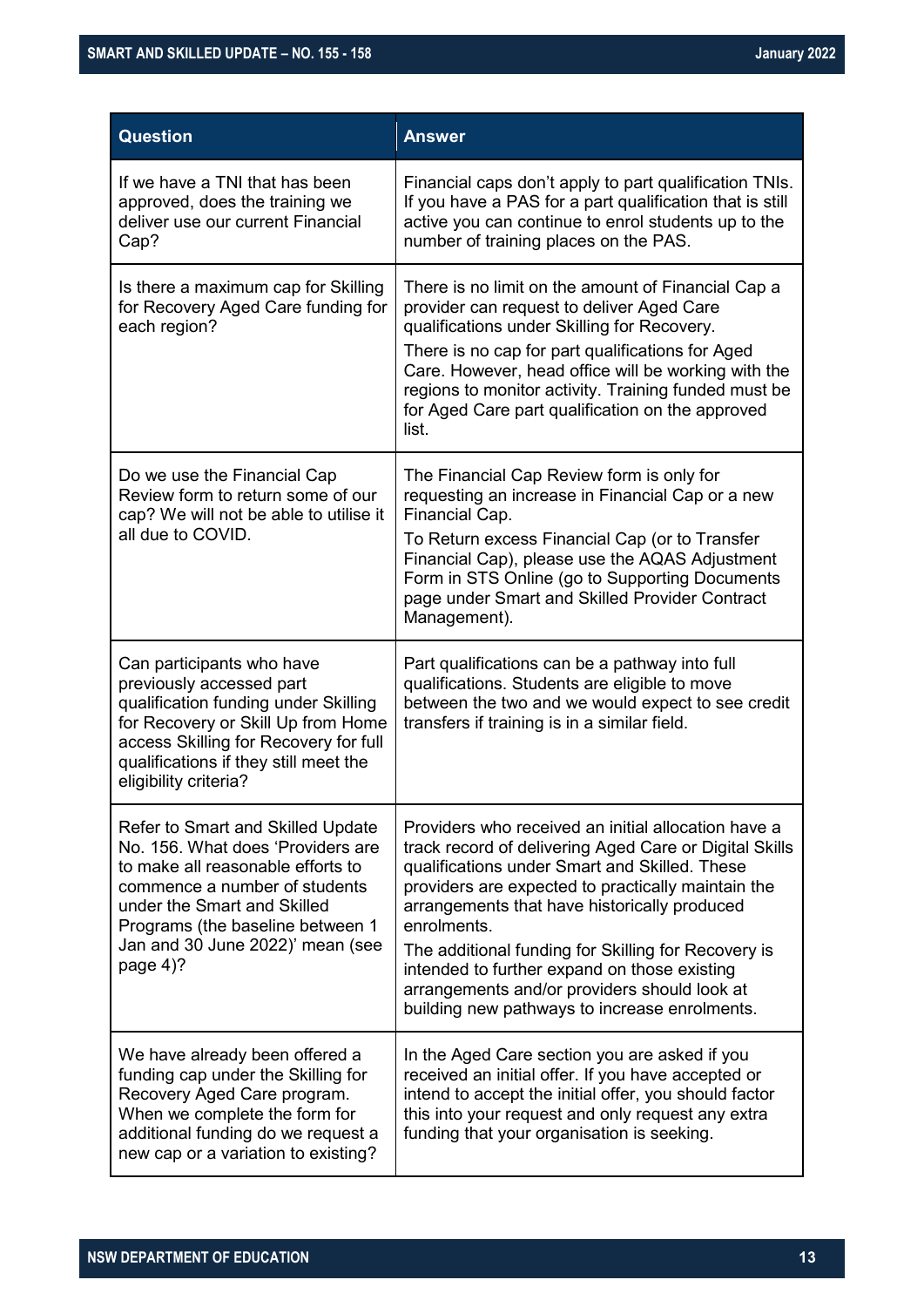| <b>Question</b>                                                                                                                                                                                                                                                                                                                                                 | <b>Answer</b>                                                                                                                                                                                                                                                                                                                                                                                                                                                                                                                                                                                                                                                                                            |
|-----------------------------------------------------------------------------------------------------------------------------------------------------------------------------------------------------------------------------------------------------------------------------------------------------------------------------------------------------------------|----------------------------------------------------------------------------------------------------------------------------------------------------------------------------------------------------------------------------------------------------------------------------------------------------------------------------------------------------------------------------------------------------------------------------------------------------------------------------------------------------------------------------------------------------------------------------------------------------------------------------------------------------------------------------------------------------------|
| We are new to Smart and Skilled<br>and Skilling for Recovery<br>programs. We have had fee-paying<br>domestic students enrolling in<br>recent times and are part way<br>through their courses. If we are<br>approved for Skilling for Recovery<br>cap, what is the best way to<br>transfer those domestic, fee-paying<br>students, into a subsidised<br>program. | Please refer to the Smart and Skilled Contract<br>Terms and Conditions, Section 7 (k): Providers<br>must not induce or encourage a person who is<br>undertaking a Qualification to transfer their<br>enrolment or re-enrol in the same qualification to<br>access Subsidised Training.                                                                                                                                                                                                                                                                                                                                                                                                                   |
| Is there funding for existing workers<br>in full/part quals under Skilling for<br>Recovery for Cert III Individual<br>Support? Or is this only for<br>construction?                                                                                                                                                                                             | Anyone regardless of whether they are employed<br>or not is eligible to undertake Skilling for Recovery<br>fee free training in full qualifications and part<br>qualifications in Disability Care, Child Care, Aged<br>Care (as well as Digital Skills and Training and<br>Assessment qualifications).<br>An employed person wanting to do training in these<br>sectors can be currently working in any industry.<br>They do not have to be an existing worker in the<br>above sectors.<br>The relevant full qualifications are tagged on the<br>NSW Skills List $(v12.3)$ – check the approved part<br>qualification list as to what part qualifications are<br>available for funding in these sectors. |
|                                                                                                                                                                                                                                                                                                                                                                 | <b>Skilling for Recovery Part Qualifications - Youth &amp; Redeployment + Construction</b>                                                                                                                                                                                                                                                                                                                                                                                                                                                                                                                                                                                                               |
| Is there a cap on part qualifications<br>for Aged Care under Skilling for<br>Recovery?                                                                                                                                                                                                                                                                          | The training places cap still applies to Aged Care<br>and Digital Skills. If you want to submit a TNI for<br>more than 30 places you will need to provide<br>additional information listed in the Redeployment &<br>Youth and Construction Fact Sheets.                                                                                                                                                                                                                                                                                                                                                                                                                                                  |
| What supporting evidence is<br>required for part quals funded by<br>exception?                                                                                                                                                                                                                                                                                  | This information is listed in detail on the<br>Redeployment & Youth and Construction Fact<br>Sheets, which were issued in December 2021.                                                                                                                                                                                                                                                                                                                                                                                                                                                                                                                                                                 |
| What happens to the previous TNIs<br>that we submitted for White Card?                                                                                                                                                                                                                                                                                          | If they were for school students, and not delivered<br>prior to 31 December 2021 the TNI/PAS should be<br>withdrawn. Please contact your TSNSW regional<br>office to discuss other TNIs submitted for White<br>Card stand alone.                                                                                                                                                                                                                                                                                                                                                                                                                                                                         |
| Do you have an estimation when<br>the new TLI units (i.e. TLILIC0023<br>etc) will be added to the Part<br><b>Qualification Skills List</b><br>(Construction)?                                                                                                                                                                                                   | Once the units are expired we will automatically<br>add the updated units from our end to ensure they<br>are available to industry. The priority part<br>qualifications list will then be uploaded to the<br>Training Services NSW website.                                                                                                                                                                                                                                                                                                                                                                                                                                                              |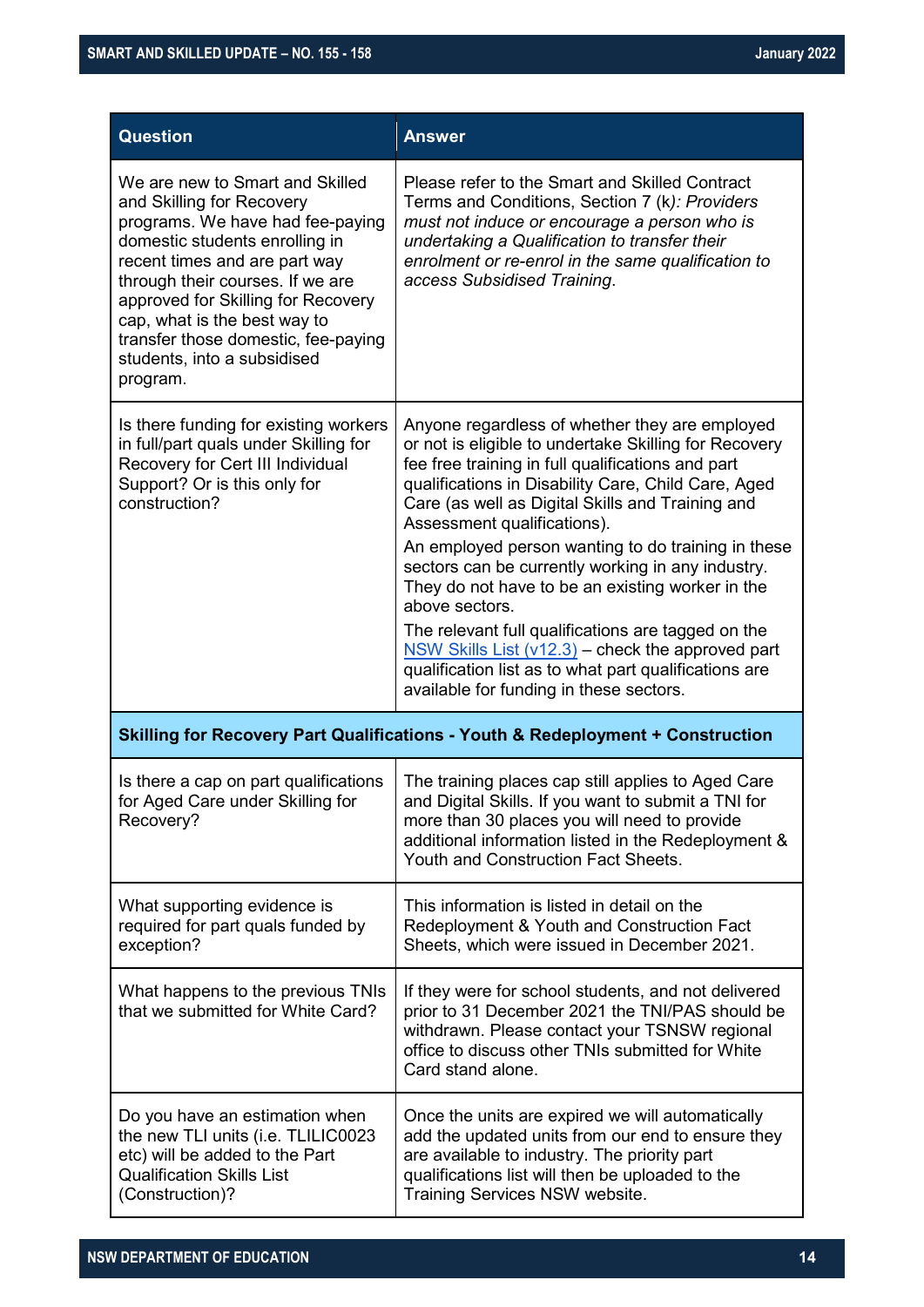| <b>Question</b>                                                                                                                                                                                                                                                                                                                             | <b>Answer</b>                                                                                                                                                                                                                                                                                                                                                                                                                                                                                                |
|---------------------------------------------------------------------------------------------------------------------------------------------------------------------------------------------------------------------------------------------------------------------------------------------------------------------------------------------|--------------------------------------------------------------------------------------------------------------------------------------------------------------------------------------------------------------------------------------------------------------------------------------------------------------------------------------------------------------------------------------------------------------------------------------------------------------------------------------------------------------|
| Will there be any TLI skill sets<br>added to the skills list?                                                                                                                                                                                                                                                                               | Not at this stage, unless it is added at the request<br>of industry and approved by exception                                                                                                                                                                                                                                                                                                                                                                                                                |
| Are TAE TNIs also subject to the<br>Smart and Skilled TAE policy?                                                                                                                                                                                                                                                                           | Yes, the Smart and Skilled TAE policy still applies.                                                                                                                                                                                                                                                                                                                                                                                                                                                         |
| What evidence is required to<br>support student eligibility under the<br>Skilling for Recovery waiver for<br>people undertaking Aged<br>Care/Child Care/Disability<br>Care/Digital Skills or TAE<br>qualifications?                                                                                                                         | As long as the student meets the Smart and Skilled<br>criteria, there is no other evidence required. All<br>students are eligible regardless of whether they are<br>employed or not. You still need to enrol them under<br>a waiver so they can access the fee free training.                                                                                                                                                                                                                                |
| How would you differentiate your<br>calculations for Skilling for<br>Recovery caps and Smart and<br>Skilled caps? We have rationale for<br>commencements and continuing<br>for TAE40116 for both caps                                                                                                                                       | With expanded TAE eligibility under Skilling for<br>Recovery all students are eligible for Skilling for<br>Recovery.<br>Providers can use their existing Smart and Skilled<br>Financial Caps for TAE commencements (who are<br>SfR eligible).<br>If additional Financial Cap is being requested for<br>TAE qualifications on the Skilling for Recovery list,<br>providers should apply under Skilling for Recovery.                                                                                          |
| We have TNIs submitted that are<br>still sitting with a submitted status -<br>when will they be approved? We<br>have jobseekers on a waitlist.                                                                                                                                                                                              | If TNIs were submitted during the shutdown period<br>they may need to be resubmitted as there is a<br>backlog of TNIs. Reach out to your regional office<br>to confirm the best approach with them.                                                                                                                                                                                                                                                                                                          |
| When you refer to Aged Care as a<br>priority for part quals - does it<br>include disability/community<br>service units?                                                                                                                                                                                                                     | A list of priority Aged Care part qualifications are<br>tagged in the approved list of part qualifications that<br>was released to providers late last year.                                                                                                                                                                                                                                                                                                                                                 |
| You mentioned that we need to<br>fulfil a TNI for a part qual before<br>applying for another. But students<br>don't want training at the same time<br>and the lead time for setting up<br>does not mean we can fit them in<br>an existing TNI with set dates. Do<br>we have to wait for expiry of a TNI<br>before we can apply for another? | There is a cap of maximum 30 training place<br>numbers.<br>Providers need to be confident that they are able to<br>fill the places they request as funding is allocated<br>based on the number of training places. The caps<br>are in place as the Department wants to minimise<br>occurrences where providers submit multiple TNIs<br>and are issued with multiple PAS for the same part<br>qualification/location and only use a small number<br>of places in each of the PAS they have been<br>allocated. |
| Are high risk work licences<br>considered under mandatory<br>training?                                                                                                                                                                                                                                                                      | Yes, these are considered to be mandatory.                                                                                                                                                                                                                                                                                                                                                                                                                                                                   |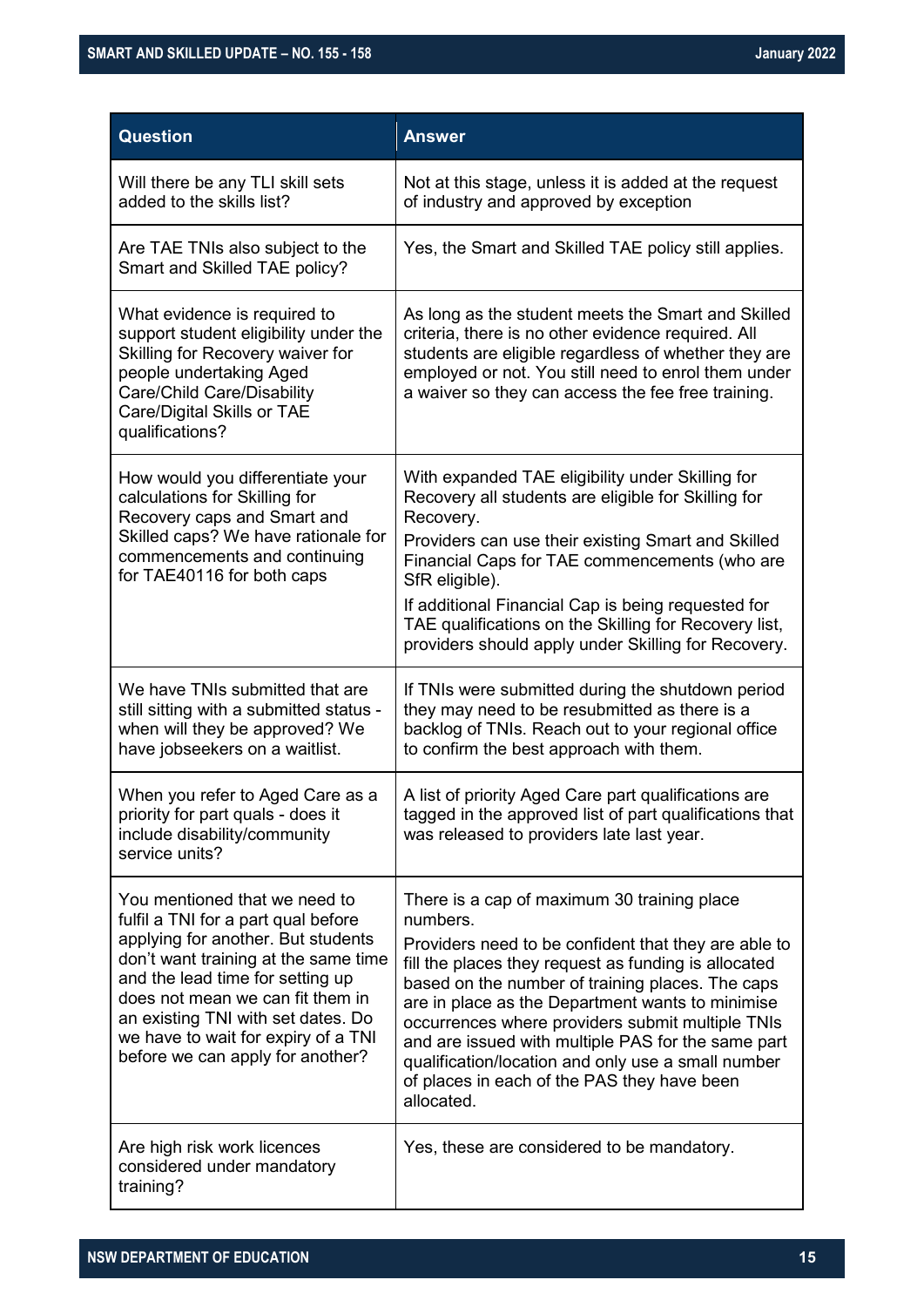| <b>Question</b>                                                                               | <b>Answer</b>                                                                                                                                                                                                                                                                                                                                                       |
|-----------------------------------------------------------------------------------------------|---------------------------------------------------------------------------------------------------------------------------------------------------------------------------------------------------------------------------------------------------------------------------------------------------------------------------------------------------------------------|
| For the period from Jan to June<br>what is the last date a TNI can<br>end? Can it be 30 June? | Training completion date for Skilling for Recovery<br>part qualifications can go beyond 30 June 2022.<br>For example, if the training commencement period<br>is late in the first half of 2022 then the training<br>completion date can go into the next Activity<br>Period. Please note that the training<br>commencement period can be no more than six<br>weeks. |
|                                                                                               | For TPPPQ, the completion date must be in the<br>Activity Period. Further information on the cut off<br>date will be provided later in the year.                                                                                                                                                                                                                    |

#### **14. JOBTRAINER PROMOTION**

Promotional requirements for JobTrainer are specified under "Promotion and Marketing" in the "Smart and Skilled contractual obligations" section of the *Smart and Skilled Policy for the Skilling for Recovery Initiative* (Version 2.0).

Providers must establish a dedicated web page on their websites with a link to each of their Skilling for Recovery specific courses. This page must be branded under JobTrainer. Separate dedicated pages can be created for any specific campaigns, e.g. Summer Skills, Built for Women.

The Department will supply Providers with web banners, images, and other collateral that can be used for this purpose. Providers are not obligated to use the supplied images should they prefer to use their own. When creating their own image, however, Providers cannot use the NSW government logo.

The Department will also provide suggested language that can be used in various communications with students regarding JobTrainer. More information about this and how you can access promotional material can he found here: [https://training.nsw.gov.au/sfr/rtos.](https://training.nsw.gov.au/sfr/rtos)

The Department recommends that:

- Providers create dedicated web pages for any Skilling for Recovery/JobTrainer course offerings so Department course offering webpages can link to these pages. This greatly assists with user experience when we push potential students through from our webpages.
- Any dedicated pages Providers create also link back to their homepage so other course offerings can be explored. Providers may also wish to create dedicated campaign hub pages or website areas for programs such as Summer Skills or Built for Women.

### **SMART AND SKILLED UPDATES**

### **15. CORRECTION TO STUDENT FEE CHANGES FOR CERTIFICATE IV IN SCREEN AND MEDIA**

The Department incorrectly advised in Smart and Skilled Update No. 154 (1 December 2021) that student fees for CUA41220 Certificate IV in Screen and Media were decreasing effective from 1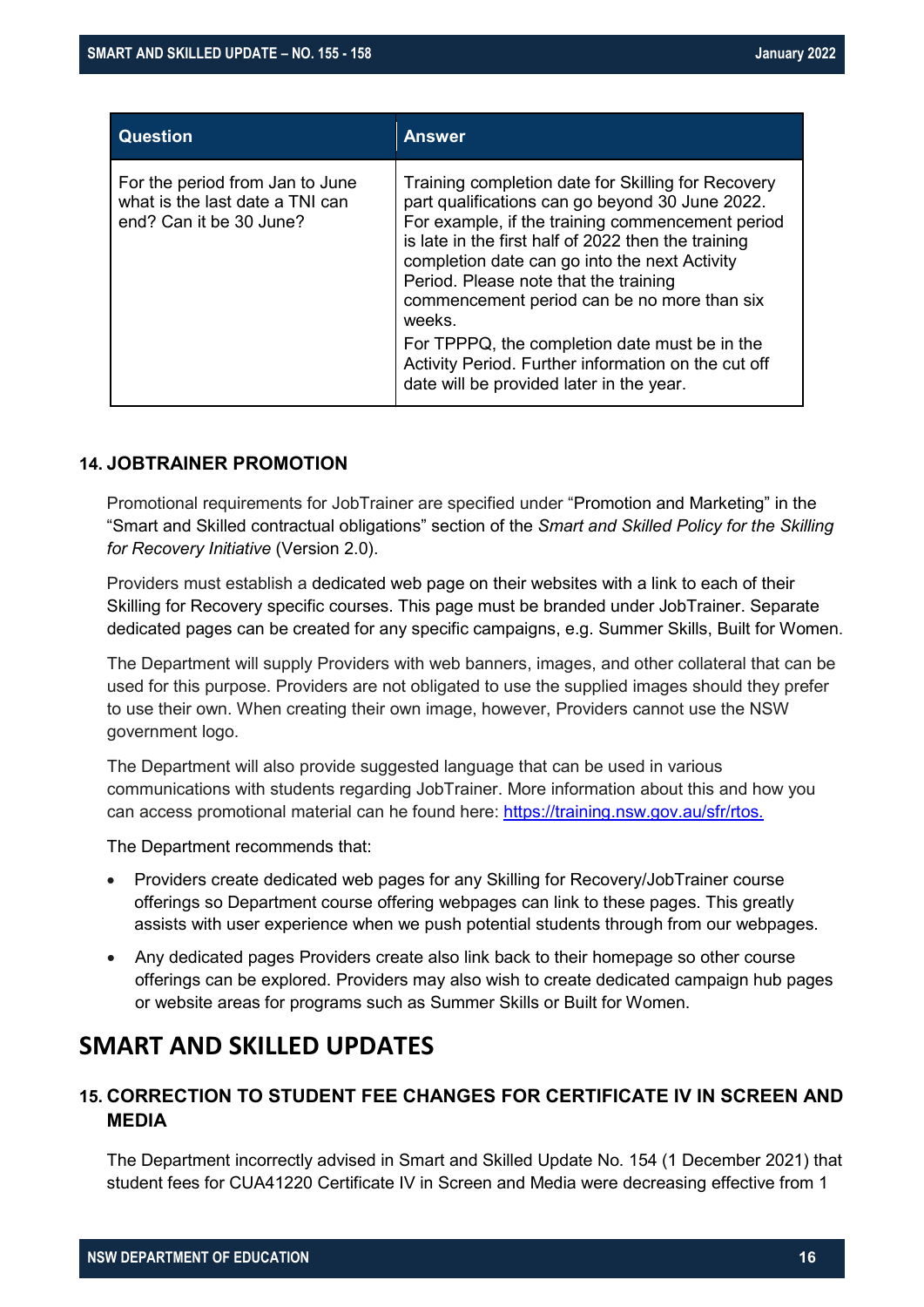January 2022. Student fees for this qualification will remain as before (i.e. as for the superseded qualification CUA41215), as shown below:

| <b>Qualification</b><br>Code of<br><b>Superseded Code</b><br><b>Qualification</b> | <b>Qualification</b> | <b>Qualification Name</b>             | <b>Current</b><br><b>Price</b> | <b>New Price</b> | <b>First</b><br>Qualification<br>Fee | Second or<br><b>Further</b><br>Qualification<br>Fee |
|-----------------------------------------------------------------------------------|----------------------|---------------------------------------|--------------------------------|------------------|--------------------------------------|-----------------------------------------------------|
| CUA41215                                                                          | CUA41220             | Certificate IV in<br>Screen and Media | \$10,250                       | \$7.750          | \$1,980                              | \$2,310                                             |

Student fees for these **four (4) qualifications only** will be reduced, effective 1 January 2022:

| <b>Qualification</b><br>Code of<br><b>Superseded</b><br><b>Qualification</b> | <b>Qualification</b><br>Code | <b>Qualification Name</b>                                     | <b>Current</b><br><b>Price</b> | <b>New Price</b> | <b>First</b><br><b>Qualification</b><br>Fee | <b>Second or</b><br><b>Further</b><br><b>Qualification</b><br>Fee |
|------------------------------------------------------------------------------|------------------------------|---------------------------------------------------------------|--------------------------------|------------------|---------------------------------------------|-------------------------------------------------------------------|
| UEE40411                                                                     | <b>UEE40420</b>              | Certificate IV in<br>Electrical -<br>Instrumentation          | \$14,500                       | \$6,500          | \$1,950                                     | \$2,270                                                           |
| <b>UEE40911</b>                                                              | UEE40920                     | Certificate IV in<br>Industrial<br>Electronics and<br>Control | \$14,250                       | \$6,250          | \$1,950                                     | \$2,270                                                           |
| <b>UEE41211</b>                                                              | <b>UEE41220</b>              | Certificate IV in<br>Electrical - Rail<br>Signalling          | \$14,000                       | \$6,000          | \$1,950                                     | \$2,270                                                           |
| <b>UEE41911</b>                                                              | UEE41920                     | Certificate IV in<br>Electrical -<br>Renewable Energy         | \$15,250                       | \$7,250          | \$1,950                                     | \$2,270                                                           |

#### **16. NSW SKILLS LIST UPDATED – VERSION 12.3 EFFECTIVE AS OF 1 JANUARY 2022**

The NSW Skills List has been updated, with Version 12.3 effective as of 1 January 2022. This update covers changes as a result of:

- the addition of qualifications
- the removal of qualifications
- updates to Training Packages; and
- updates to Vocational Training Orders (VTOs).

Version 12.3 of the NSW Skills List is available at [training.nsw.gov.au/smartandskilled/nsw\\_skills\\_list.html.](https://www.training.nsw.gov.au/smartandskilled/nsw_skills_list.html)

The *Smart and Skilled Prices and Fees Schedule* has also been updated to cover changes to the Skills List as well as reflect recent qualification price changes for the 2021-22 Activity Period, as advised in Smart and Skilled Update No. 154 (1 December 2021). Version 12.3, also effective as of 1 January 2022, is available at [training.nsw.gov.au/smartandskilled/prices\\_fees.html.](https://www.training.nsw.gov.au/smartandskilled/prices_fees.html)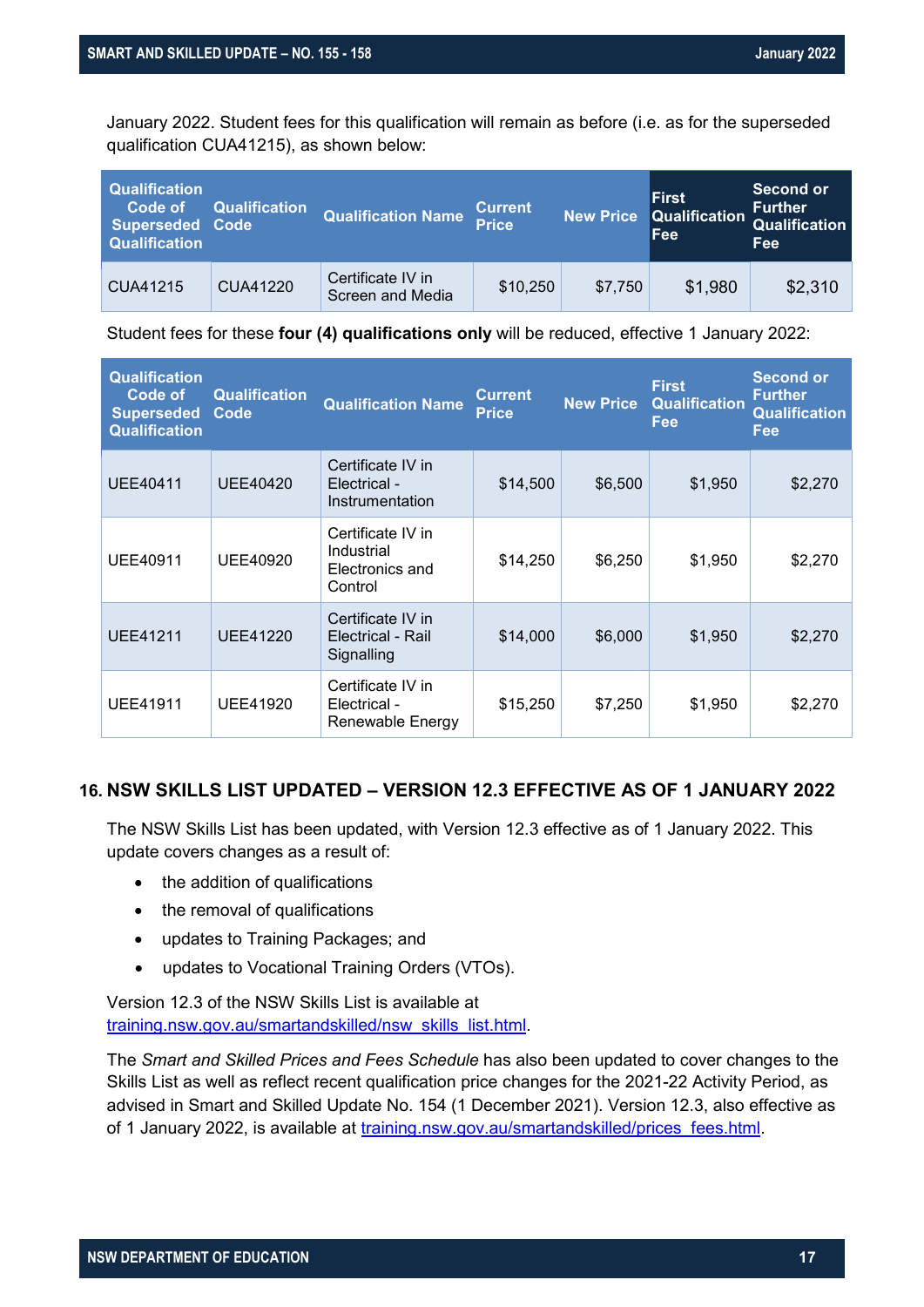#### **a. Updates to the NSW Skills List**

The NSW Skills List has been updated as a result of revisions to the following eleven (11) Training Packages:

- Property Services Training Package
- Transmission, Distribution and Rail Sector
- Aeroskills Training Package
- Plastics, Rubber and Cablemaking
- Australian Meat Processing Training Package
- Sport, Fitness and Recreation Training Package
- Transport and Logistics Training Package
- Gas Industry Training Package
- Textiles, Clothing and Footwear
- Sustainability
- Manufacturing Training Package

#### **i. New qualifications on the NSW Skills List**

**[Table 1](#page-17-0)** shows those qualifications added to the Skills List as well as their prices and fees under Smart and Skilled.

#### <span id="page-17-0"></span>**Table 1**

| <b>New qualifications on the Skills List</b> |                                                                    |              |                                      |                          |  |  |
|----------------------------------------------|--------------------------------------------------------------------|--------------|--------------------------------------|--------------------------|--|--|
| <b>Qualification</b><br>code                 | <b>Title</b>                                                       | <b>Price</b> | <b>First</b><br>qualification<br>fee | <b>Subsequent</b><br>fee |  |  |
| <b>CUA40420</b>                              | Certificate IV in Live Production and<br><b>Technical Services</b> | \$8.410      | \$1,580                              | \$1,850                  |  |  |
| FBP40518                                     | Certificate IV in Pharmaceutical<br>Manufacturing                  | \$7,500      | \$2,770                              | \$3,240                  |  |  |
| <b>22445VIC</b>                              | Advanced Diploma of Cyber Security                                 | \$9,560      | \$3,430                              | \$3,860                  |  |  |

Smart and Skilled Providers with these qualifications on their NSW scope of registration may apply to deliver them under Smart and Skilled within their current Financial Caps.

Requests to add the qualification to your Approved Qualifications Activity Schedule (AQAS) should be made to your Strategic Relationship Manager.

#### **ii. Equivalent superseding qualifications on the NSW Skills List**

**[Table 2](#page-18-0)** shows the superseding qualifications that are equivalent to their superseded version.

Please note that equivalent qualifications are updated automatically in your Approved Qualification Activity Schedules (AQAS) when the Training Package is updated and can be delivered under Smart and Skilled when this automatic update occurs.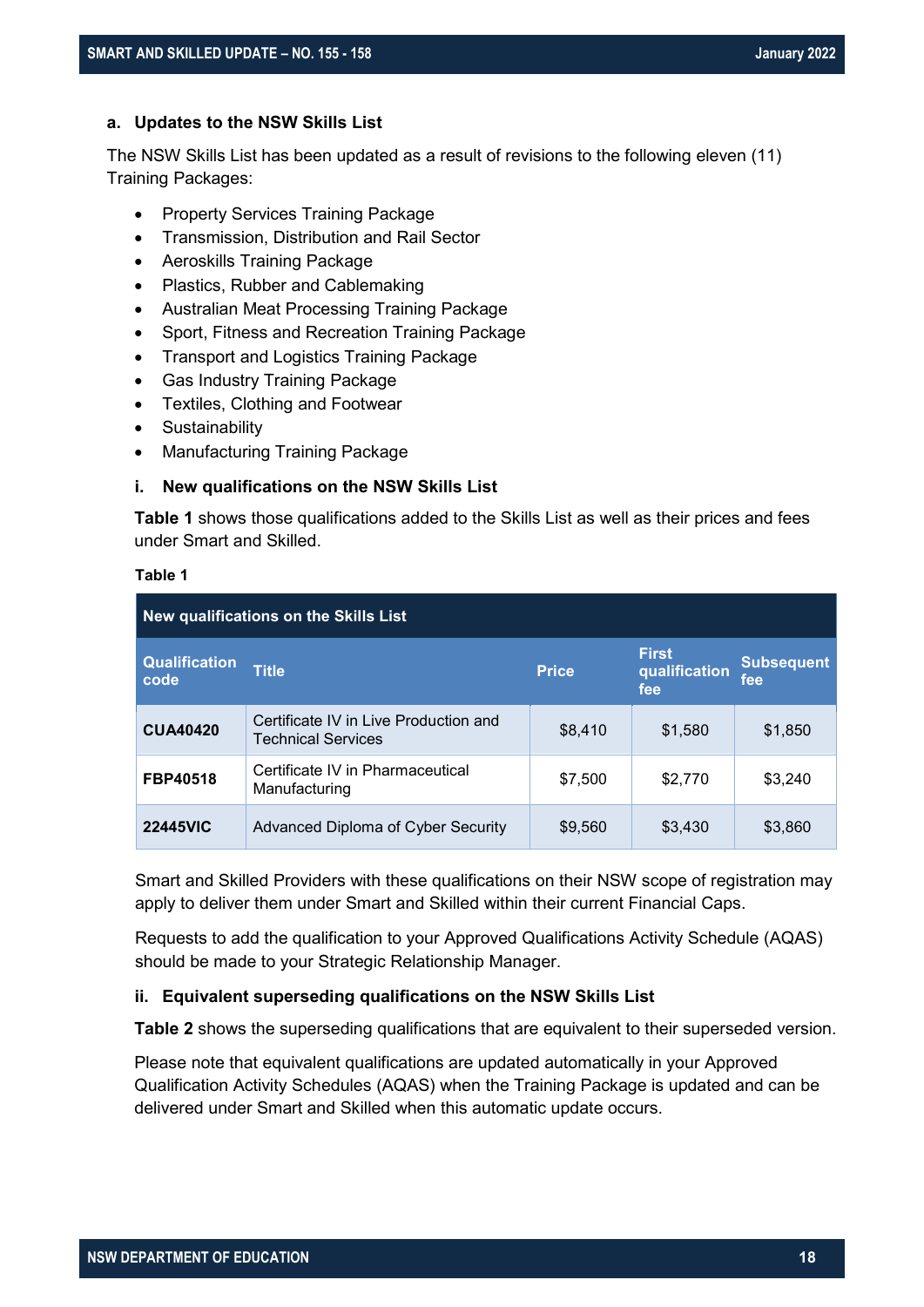#### <span id="page-18-0"></span>**Table 2**

| Equivalent superseding qualifications on the NSW Skills List |                                                                         |                        |                                                                                |
|--------------------------------------------------------------|-------------------------------------------------------------------------|------------------------|--------------------------------------------------------------------------------|
| <b>Previous</b><br>code                                      | <b>Previous title</b>                                                   | <b>Current</b><br>code | <b>Replacement title</b>                                                       |
| AMP30416                                                     | Certificate III in Meat Processing<br>(Rendering)                       | AMP30421               | Certificate III in Meat Processing<br>(Rendering)                              |
| SIS30519                                                     | Certificate III in Sport Coaching                                       | SIS30521               | Certificate III in Sport Coaching                                              |
| SIS30419                                                     | Certificate III in Sport - Athlete                                      | SIS30421               | Certificate III in Sport - Athlete                                             |
| TLI20319                                                     | Certificate II in Stevedoring                                           | <b>TLI20321</b>        | Certificate II in Stevedoring                                                  |
| <b>TLI20420</b>                                              | Certificate II in Supply Chain<br>Operations                            | <b>TLI20421</b>        | Certificate II in Supply Chain<br>Operations                                   |
| TLI21216                                                     | Certificate II in Driving Operations                                    | <b>TLI21221</b>        | Certificate II in Driving Operations                                           |
| TLI21920                                                     | Certificate II in Track Protection                                      | <b>TLI21921</b>        | Certificate II in Track Protection                                             |
| TLI22418                                                     | Certificate II in Furniture Removal                                     | <b>TLI22421</b>        | Certificate II in Furniture Removal                                            |
| <b>TLI23220</b>                                              | Certificate II in Shunting                                              | <b>TLI23221</b>        | Certificate II in Shunting                                                     |
| TLI27120                                                     | Certificate II in Rail Infrastructure                                   | <b>TLI27121</b>        | Certificate II in Rail Infrastructure                                          |
| TLI30118                                                     | Certificate III in Mobile Crane<br>Operations                           | <b>TLI30121</b>        | Certificate III in Mobile Crane<br>Operations                                  |
| TLI30319                                                     | Certificate III in Supply Chain<br>Operations                           | TLI30321               | Certificate III in Supply Chain<br>Operations                                  |
| TLI31216                                                     | Certificate III in Driving Operations                                   | <b>TLI31221</b>        | Certificate III in Driving Operations                                          |
| TLI31320                                                     | Certificate III in International Freight<br>Forwarding (Operator)       | TLI31321               | Certificate III in International Freight<br>Forwarding (Operator)              |
| TLI32715                                                     | Certificate III in Track Protection                                     | TLI32721               | Certificate III in Track Protection                                            |
| TLI37120                                                     | Certificate III in Rail Infrastructure                                  | TLI37121               | Certificate III in Rail Infrastructure                                         |
| TLI40119                                                     | Certificate IV in Driving Operations                                    | TLI40121               | Certificate IV in Specialist Driving<br>Operations                             |
| TLI40120                                                     | Certificate IV in Rail Network Control                                  | TLI40921               | Certificate IV in Rail Network Control                                         |
| TLI40219                                                     | Certificate IV in International Freight<br>Forwarding (Senior Operator) | TLI40221               | Certificate IV in International Freight<br><b>Forwarding (Senior Operator)</b> |
| TLI40319                                                     | Certificate IV in Logistics                                             | TLI40321               | Certificate IV in Supply Chain<br>Operations                                   |
| TLI40519                                                     | Certificate IV in Traffic Control Room<br>Operations                    | TLI40521               | Certificate IV in Traffic Control Room<br>Operations                           |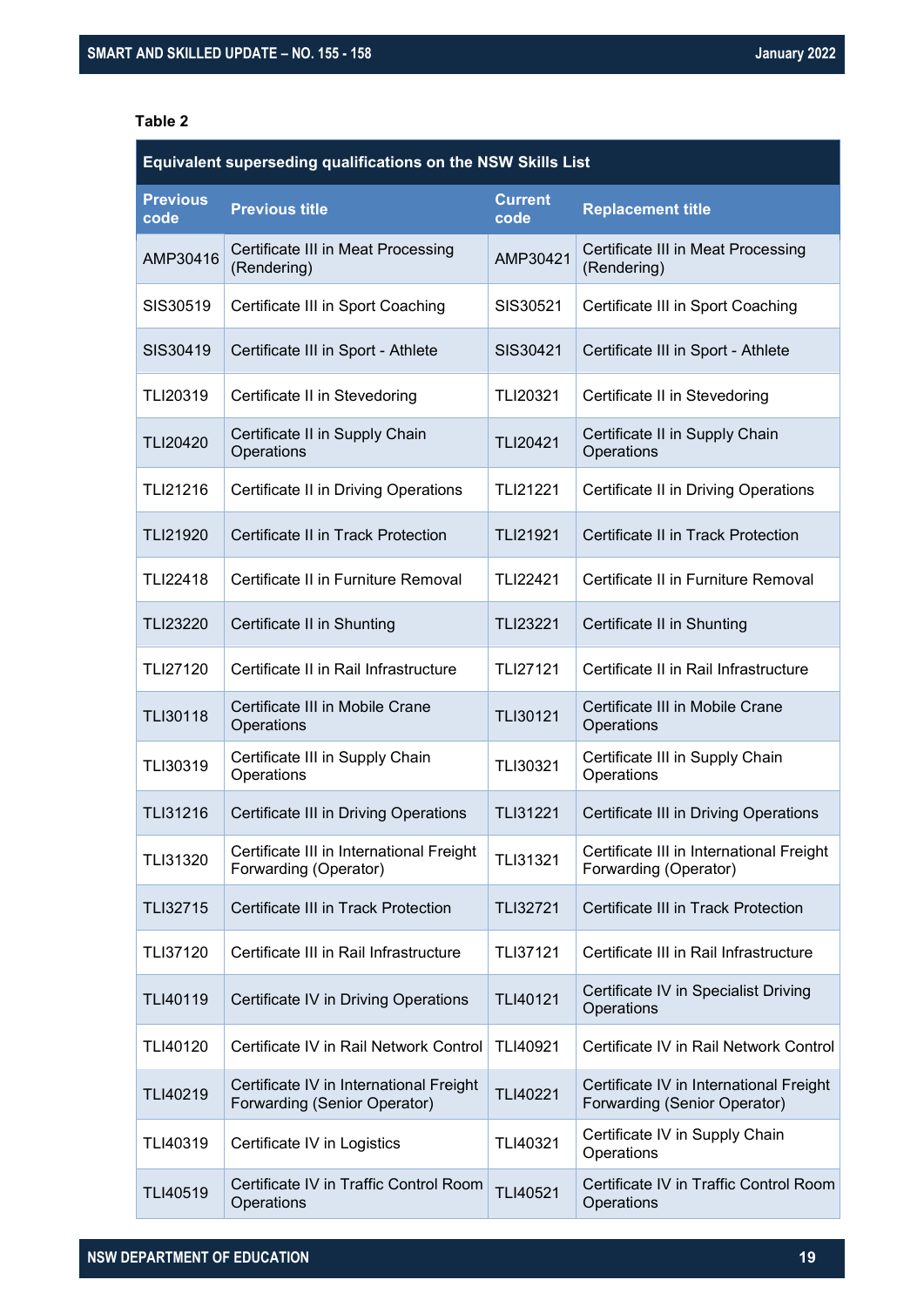| Equivalent superseding qualifications on the NSW Skills List |                                                                                                      |                        |                                                                                                      |
|--------------------------------------------------------------|------------------------------------------------------------------------------------------------------|------------------------|------------------------------------------------------------------------------------------------------|
| <b>Previous</b><br>code                                      | <b>Previous title</b>                                                                                | <b>Current</b><br>code | <b>Replacement title</b>                                                                             |
| TLI40619                                                     | Certificate IV in Warehousing<br>Operations                                                          | TLI40321               | Certificate IV in Supply Chain<br>Operations                                                         |
| TLI41218                                                     | Certificate IV in Transport and<br>Logistics (Road Transport - Car<br>Driving Instruction)           | <b>TLI41221</b>        | Certificate IV in Transport and<br>Logistics (Road Transport - Car<br>Driving Instruction)           |
| TLI41318                                                     | Certificate IV in Transport and<br>Logistics (Road Transport - Heavy<br>Vehicle Driving Instruction) | TLI41321               | Certificate IV in Transport and<br>Logistics (Road Transport - Heavy<br>Vehicle Driving Instruction) |
| TLI42615                                                     | Certificate IV in Train Driving                                                                      | TLI42621               | Certificate IV in Train Driving                                                                      |
| TLI50219                                                     | Diploma of Logistics                                                                                 | TLI50221               | Diploma of Logistics                                                                                 |
| <b>UEG20120</b>                                              | Certificate II in Gas Supply Industry<br>Operations                                                  | <b>UEG20121</b>        | Certificate II in Gas Supply Industry<br>Operations                                                  |
| UEG30120                                                     | Certificate III in Gas Supply Industry<br>Operations                                                 | <b>UEG30121</b>        | Certificate III in Gas Supply Industry<br>Operations                                                 |
| <b>UEG40220</b>                                              | Certificate IV in Gas Supply Industry<br>Operations                                                  | <b>UEG40221</b>        | Certificate IV in Gas Supply Industry<br>Operations                                                  |

#### **iii. Non-equivalent superseding qualification on the NSW Skills List.**

**[Table 3](#page-19-0)** shows the superseding qualifications that are not equivalent to their superseded version.

#### <span id="page-19-0"></span>**Table 3**

| Non-equivalent superseding qualifications on the NSW Skills List |                                                  |                        |                                                  |
|------------------------------------------------------------------|--------------------------------------------------|------------------------|--------------------------------------------------|
| <b>Previous</b><br>code                                          | <b>Previous title</b>                            | <b>Current</b><br>code | <b>Replacement title</b>                         |
| CPP30316                                                         | Certificate III in Cleaning Operations           | CPP30321               | Certificate III in Cleaning Operations           |
| CPP40416                                                         | Certificate IV in Cleaning<br>Management         | CPP40421               | Certificate IV in Cleaning                       |
| CPP40516                                                         | Certificate IV in Strata Community<br>Management | CPP40521               | Certificate IV in Strata Community<br>Management |
| SIS40215                                                         | Certificate IV in Fitness                        | SIS40221               | Certificate IV in Fitness                        |
| SIS30315                                                         | Certificate III in Fitness                       | SIS30321               | Certificate III in Fitness                       |

#### **iv. Deleted qualifications on the NSW Skills List**

**[Table 4](#page-20-0)** shows a qualification that has been deleted from its respective Training Package, and removed from the Skills List as a result.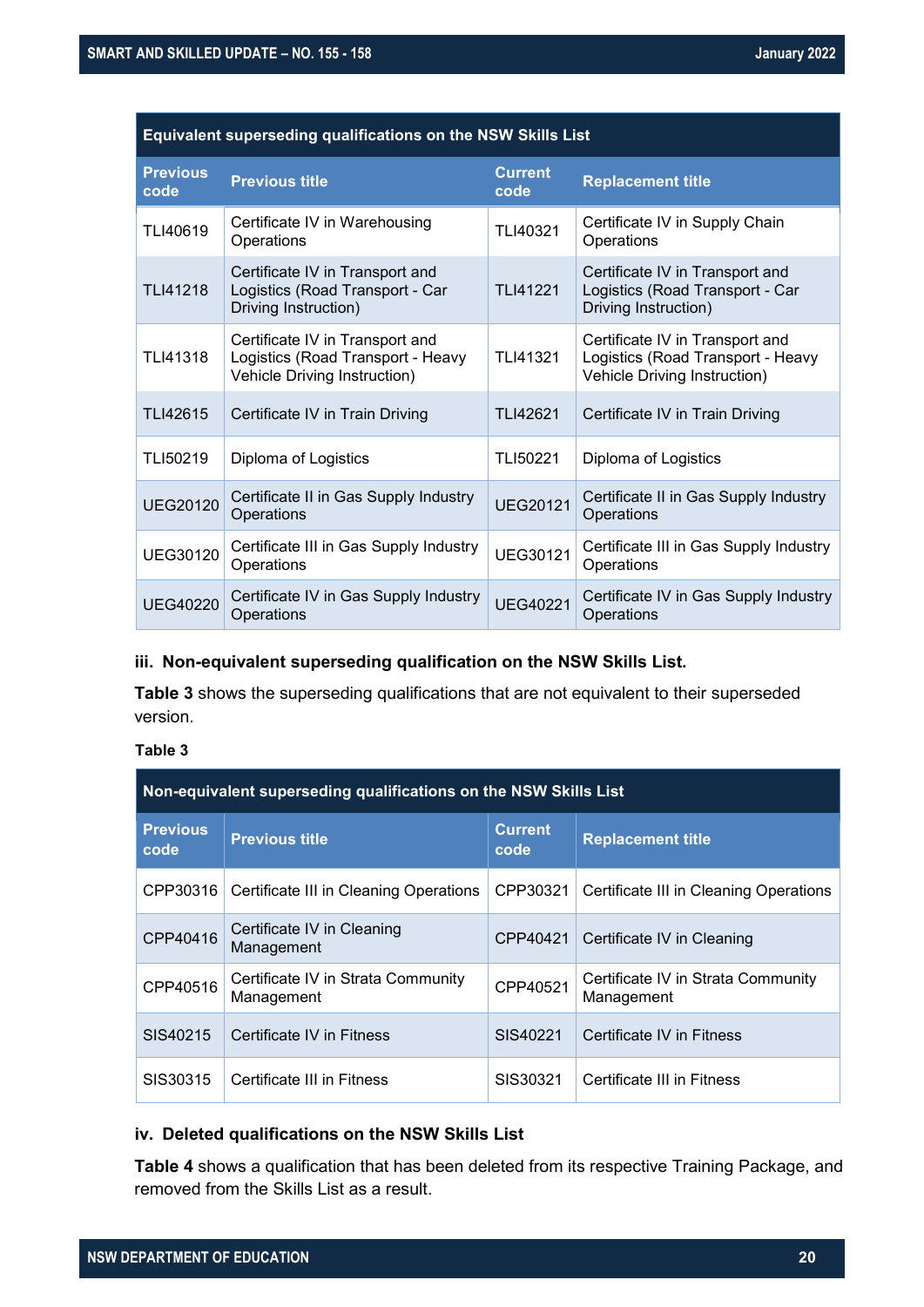#### <span id="page-20-0"></span>**Table 4**

| Deleted qualifications on the Skills List |                            |
|-------------------------------------------|----------------------------|
| Qualification<br>code                     | <b>Qualification name</b>  |
| CPP20617                                  | Certificate II in Cleaning |

#### **b. VTO changes affecting the Skills List**

Following updates to NSW VTOs, a number of superseding qualifications detailed in previous Smart and Skilled Updates can now be delivered under apprenticeship and traineeship pathways under Smart and Skilled. These qualifications are shown in **[Table 5](#page-20-1) below.**

#### <span id="page-20-1"></span>**Table 5**

| VTO changes affecting superseding qualifications |                                                   |                          |
|--------------------------------------------------|---------------------------------------------------|--------------------------|
| code                                             | <b>Qualification Qualification name</b>           | <b>Available pathway</b> |
| UET30821                                         | Certificate III in ESI - Distribution Underground | Apprenticeship           |
| UET30621                                         | Certificate III in ESI - Distribution Overhead    | Apprenticeship           |
| UET30721                                         | Certificate III in ESI - Rail Traction            | Apprenticeship           |
| UET30521                                         | Certificate III in ESI - Transmission Overhead    | Apprenticeship           |
| PMB40121                                         | Certificate IV in Polymer Technology              | Apprenticeship           |
| PMB40116                                         | Certificate IV in Polymer Technology              | Traineeship              |
| PMB30121                                         | Certificate III in Polymer Processing             | Traineeship              |

#### **i. Removal of apprenticeships and traineeship pathways**

**[Table 6](#page-20-2)** shows the qualifications that have had their traineeships and apprenticeships removed as a result of updates to NSW VTOs.

#### <span id="page-20-2"></span>**Table 6**

| VTO changes affecting superseding qualifications from previous Smart and Skilled Updates |                                                                      |  |
|------------------------------------------------------------------------------------------|----------------------------------------------------------------------|--|
| <b>Qualification</b><br>code                                                             | <b>Qualification name</b>                                            |  |
| <b>UET30819</b>                                                                          | Certificate III in ESI - Power Systems - Distribution Cable Jointing |  |
| UET30619                                                                                 | Certificate III in ESI - Power Systems - Distribution Overhead       |  |
| UET30719                                                                                 | Certificate III in ESI - Power Systems - Rail Traction               |  |